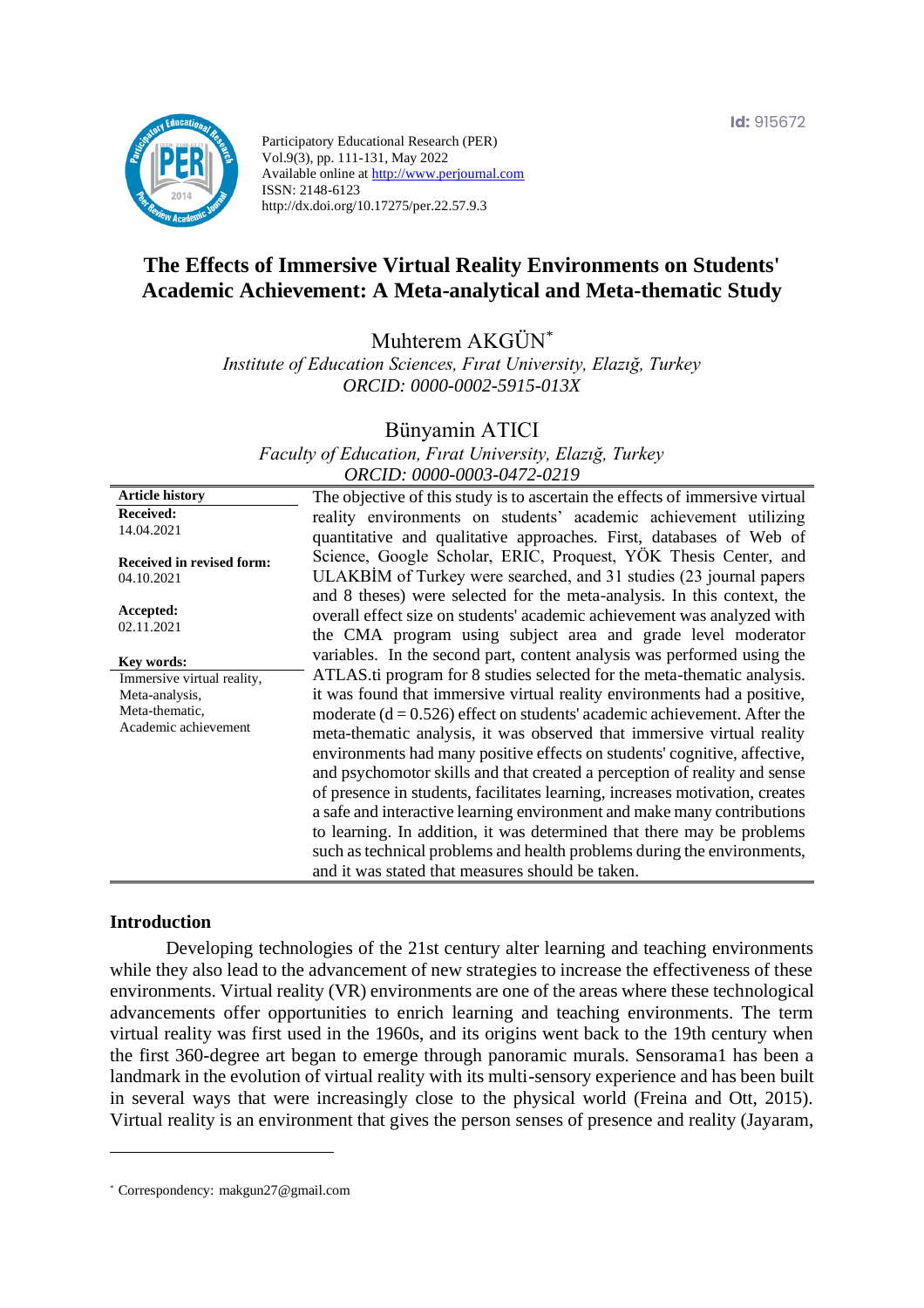Connacher and Lyons, 1997). VR is a sophisticated human-computer interface that mimics a real-world environment. Subjects can move around in this simulated world and see, reach, capture, and reshape it from different angles (Zheng, Chan, and Gibson, 1998). Virtual reality, according to Kayabaş (2005), is the reconstruction of reality. Pan et al. (2006) define it as it is the use of various graphic systems in order to create an immersive effect in three-dimensional interactive environments. VR is a simulation that creates a realistic-looking environment using computer graphics. It is not a static environment; on the contrary, it responds to and interacts with the user's command inputs. Therefore, interaction is the key term in the definition of virtual reality. Immersion, interactivity, and imagination can be considered as three essential components of virtual reality (Burdea and Coiffet, 2003). Virtual realities are generated through computers and a person can interact with this simulated environment. The person is immersed in this simulated environment where he/she can manipulate objects and perform many actions (UNESCO, 2018).

Virtual reality environments have many contributions to students' cognitive, affective, and psycho-motor skills. In the study by Al-Amri and Musawi (2020) in which the effect of 3D virtual reality environments on the physics lesson of 8th grade students was investigated, it was determined that it had a serious effect on the academic success and motivation of the students. In the study conducted by Kim (2021), it was determined that virtual reality environments had a positive effect on students' academic success and increased their satisfaction levels. As a result of the research conducted by North and North (2016), it was determined that the sense of presence in virtual reality environments is high. Yıldırım et al. (2020) stated that virtual reality increased students' interest and motivation to the course and provided an individual learning environment for students. As a result of the research conducted by Chien, Hwang and Jong (2020), it was determined that the virtual reality environment increased motivation and critical thinking skills and decreased anxiety, in Akman and Çakır (2020)'s study, it was determined that virtual reality environments increased students' engagement. In the study conducted by Tepe (2019), it was concluded that the virtual reality environment contributed to the learning of the students, increased the permanence, had a high sense of presence, and developed professional skills.

While VR offers a three-dimensional environment, it renders two-dimensional environments obsolete and offers the opportunity to navigate in an unreal environment that we construct (Bayraktar and Kaleli, 2007). Through VR, obstacles between humans and machines are being eliminated to improve human-machine interaction (Kurbanoğlu,1996). This environment has features such as being interactive, attracting students' attention, providing narrative flexibility, being experiential and giving importance to the senses (Çavaş, Huyugüzel Çavaş, and Can Taşkın, 2004). The most significant contribution of VR to instructional settings has been the replacement of printed materials with image and simulation-based content. Virtual reality environments can transform educational environments from isolated textbooks into interactive environments (Helsel, 1992). Virtual reality, which is a motivating, stimulating, and exciting environments that encourages discoveries, can increase students' participation in the learning environment by giving them the feeling of being a part of the learning environment with the sense of presence (Pantelidis, 2010). VR allows students to encounter real-world scenarios that may endanger themselves or others, or where access is potentially limited (Freina and Ott, 2015).

There are many classifications of virtual reality types in the literature. McLellan (1996) mentions 10 types of virtual reality environments: immersive first-person, augmented reality, mirror world, desktop, waldo world, cab simulator environment, chamber world, cyberspace,

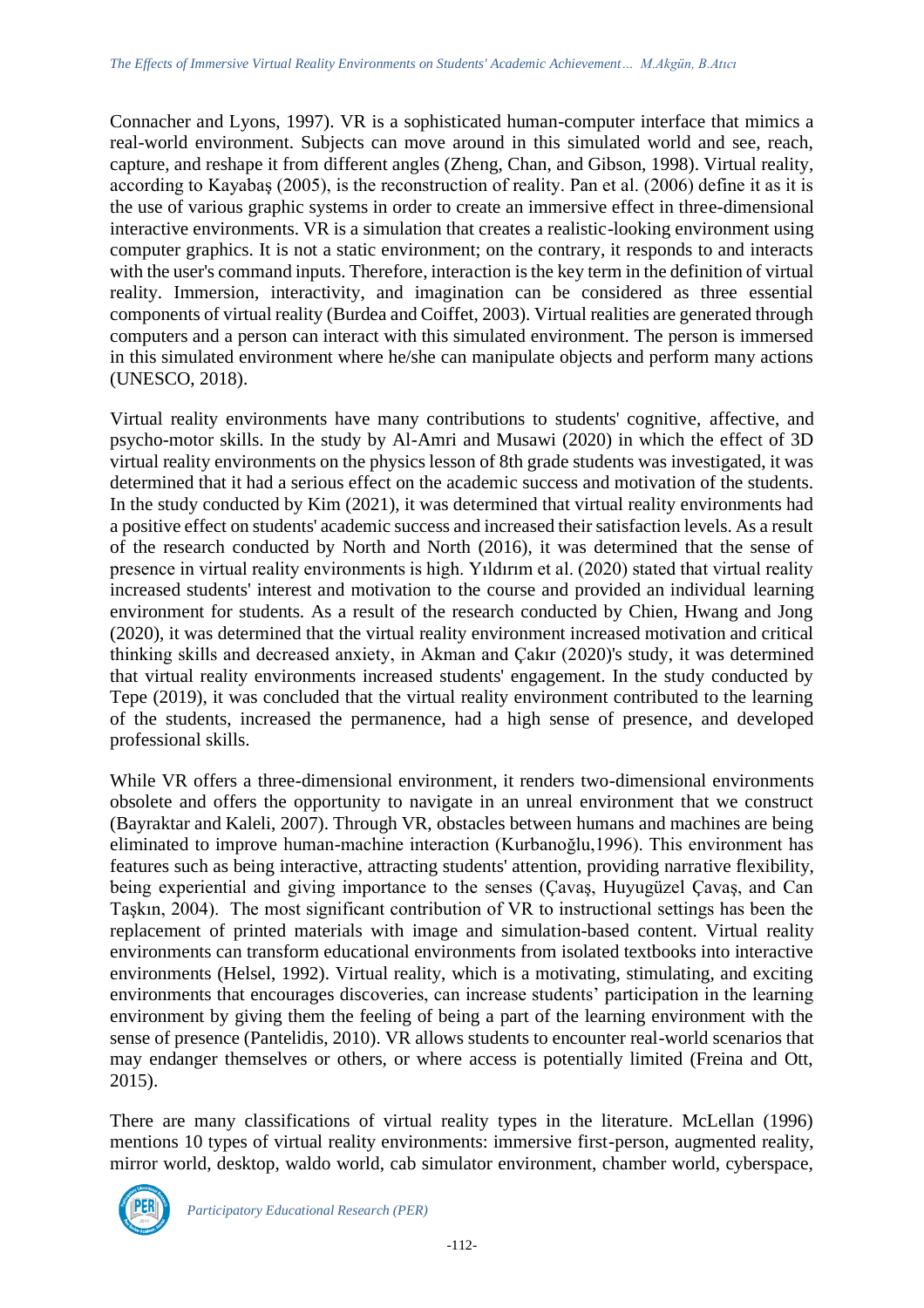the Vision Dome, and telepresence. Immersive virtual reality is an environment in which many emotions of the user are managed by the virtual environment, which is more isolated from the real world and generally includes head-mounted displays (HMD) (Biocca and Delaney, 1995). Immersive virtual reality environments provide an instant first-person experience (McLellan, 1996). As the immersion increases in virtual environments, the sense of presence also increases (Slater and Sanchez-Vives, 2016).

The literature review revealed that virtual reality environments have been used in several areas including medicine (Crochet et al., 2011; Botden et al., 2007; Lucas et al., 2008), psychiatry (Wiederhold, & Wiederhold, 2005; Kim et al., 2008; La Paglia et al., 2014), and engineering (Manseur, 2005; Hilfert & König, 2016). It has been observed that there have been several educational studies in fields such as foreign language (Alfadil, 2017; Legault et al., 2019; Chien, Hwang & Jong,2020), science (Civelek et al., 2014; Sarıoğlu & Girgin, 2020), and STEM (Chen & Huang, 2019; Lund & Wang, 2019). Merchant et al. (2014) investigated the effects of games, virtual worlds, and simulations from virtual reality environments on the learning outcomes of K-12 and higher education students through meta-analysis and it was concluded that game-based virtual reality environments were more effective than simulation and virtual worlds. However, there is no study in the literature that evaluates students' learning outcomes of immersive virtual reality environments in terms of meta-analytic and metathematic. Thereupon this research is believed to provide a more holistic and quantitative perspective on how immersive virtual reality environments will contribute to students' academic achievement and to their cognitive, affective and psycho-motor skills, and what kind of difficulties students experience in virtual reality environments.

This study aims to ascertain the effects of immersive virtual reality environments on students' academic achievement and learning environments. Considering these purposes, the research questions of the study were determined as follows:

- (1) What is the effect level of immersive virtual reality environments on students' academic achievement?
- (2) Does the effect level of immersive virtual reality environments on students' academic achievement differ according to grade level and subject area?
- (3) What are the qualitative findings regarding the general characteristics of immersive virtual reality environments in learning environments and their effects on students' cognitive, affective, psycho-motor skills?

### **Method**

This study employed a mixed-method design to ascertain the effects of immersive virtual reality environments on learning environments and students' academic achievement. The meta-analysis method was used in the quantitative part of the study to establish the effect size of immersive virtual reality environments on students' academic achievement. Meta-analysis provides an overview of individual-level studies through systematically reviewing and quantitatively synthesizing the literature (Petiti, 2001). Rosenthal and Dimatteo (2002) consider meta-analysis as a quantitative summary of the studies with a systematic, evidence-based, repeatable structure. Guzzo, Jackson and Katzell (1987) state that meta-analysis studies are an alternative method that offers more than a systematic review that combines the results of many studies and allows an objective evaluation. Meta-analysis studies have been used in many areas, including education, and the findings of these studies have been effective in determining educational policies in many countries around the world (Borenstein et al., 2011).

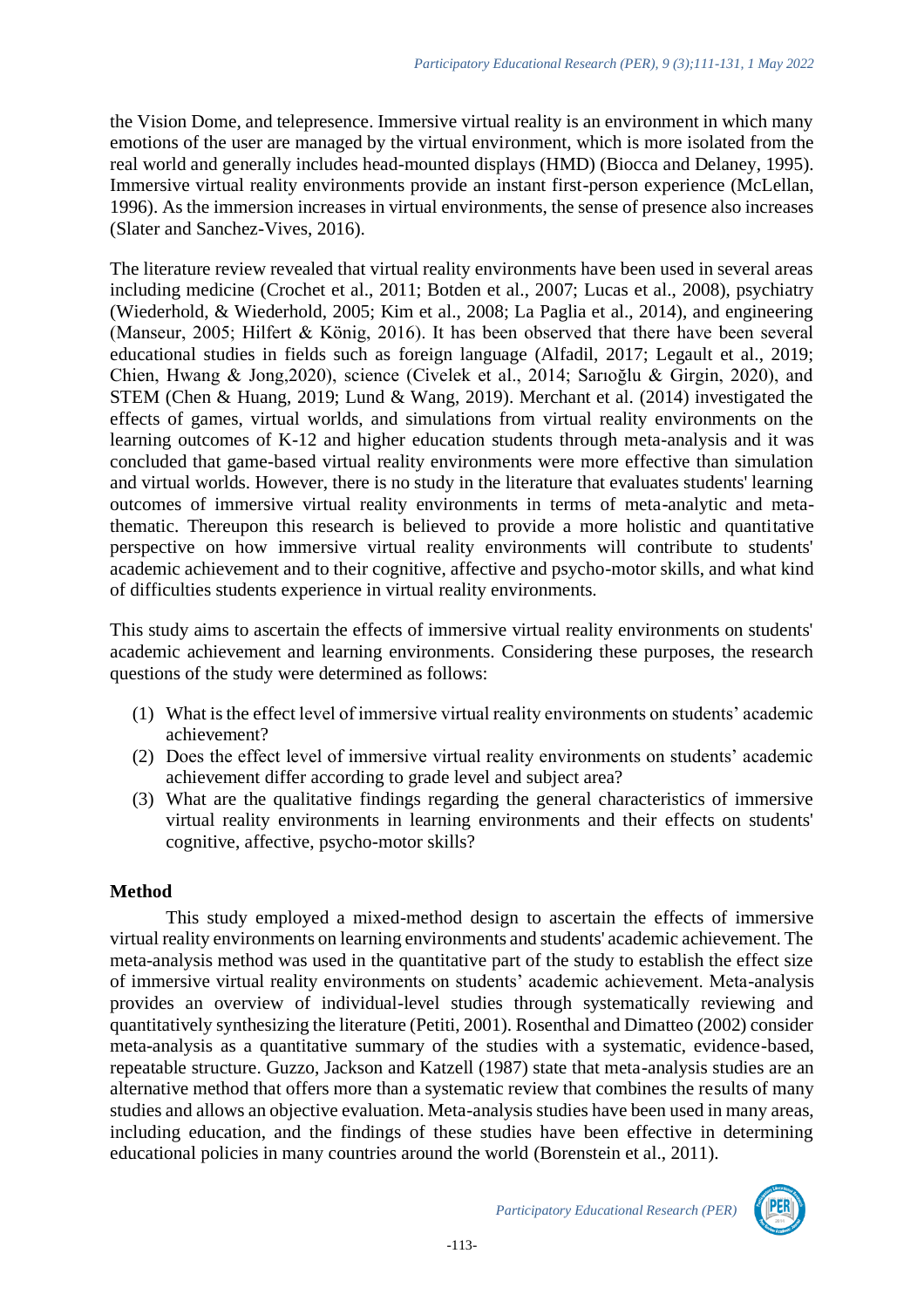In the qualitative part of the study, meta-thematic analysis was applied to 8 studies that had a qualitative dimension and included participant views between the studies selected the metaanalysis. The meta-thematic analysis is based on document analysis including a verbal/textual analysis process, incorporating qualitative findings by creating new themes and codes by the researcher regarding the investigated studies (Batdı, 2019). As defined by the concept of metathematic analysis, the data of the investigated studies were re-subjected to content analysis, and new themes and codes were created. Content analysis, according to Patton (2018), is the process of reducing and interpreting data by determining the basic consistency and meanings in voluminous qualitative data. The main purpose of content analysis is to combine similar data around certain themes and to make them more understandable (Yıldırım & Şimşek, 2006). Weber (1990) describes content analysis as the classification and management of textual data by association.

### *Data Collection*

Firstly, Google Scholar, Web of Science, Education Resources Information Center (ERIC), ProQuest Thesis and Dissertation, The Turkish Council of Higher Education (YÖK) Thesis Center, and The Turkish Academic Network and Information Centre (ULAKBİM) databases were searched, and the studies were examined within the framework of the inclusion/exclusion criteria determined by the researchers. The criteria for inclusion in this study are as follows: Being a thesis study or paper published in refereed journals between 2010 and 2020, being written in Turkish or English, the virtual reality environment used in the study being immersive virtual reality, being an experimental or quasi-experimental study consisting of experimental and control groups, being carried out with parametric tests or providing the information required for meta-analysis (X, ss, n, and so on), and being conducted for educational purposes. Studies conducted in the fields of medicine (surgical procedure, and alike) and psychiatry (for the treatment of autism spectrum, and others) and other types of virtual reality environments (augmented reality, mirror world, and alike) were excluded. The keywords "immersive virtual reality" OR "HMD" AND "teaching" OR "learning" OR "achievement" were searched periodically between 25.12.2020-25.01.2021, studies conducted in the fields of medicine and psychiatry, systematic reviews, and other unrelated studies were excluded by title and abstract review. The summaries of the remaining 107 studies were examined, and 59 studies that did not meet the criteria of being experimental or quasiexperimental design with experimental and control groups, being published in Turkish or English, and having access to the full text were eliminated, and the remaining 48 studies were re-examined. Among these studies, a total of 31 studies were selected for the meta-analysis by eliminating those that were not conducted with parametric tests or did not provide the necessary information for the meta-analysis. Among 31 studies selected for meta-analysis, 8 studies with a qualitative dimension and including participant views were selected for the meta-thematic analysis (Figure 1).

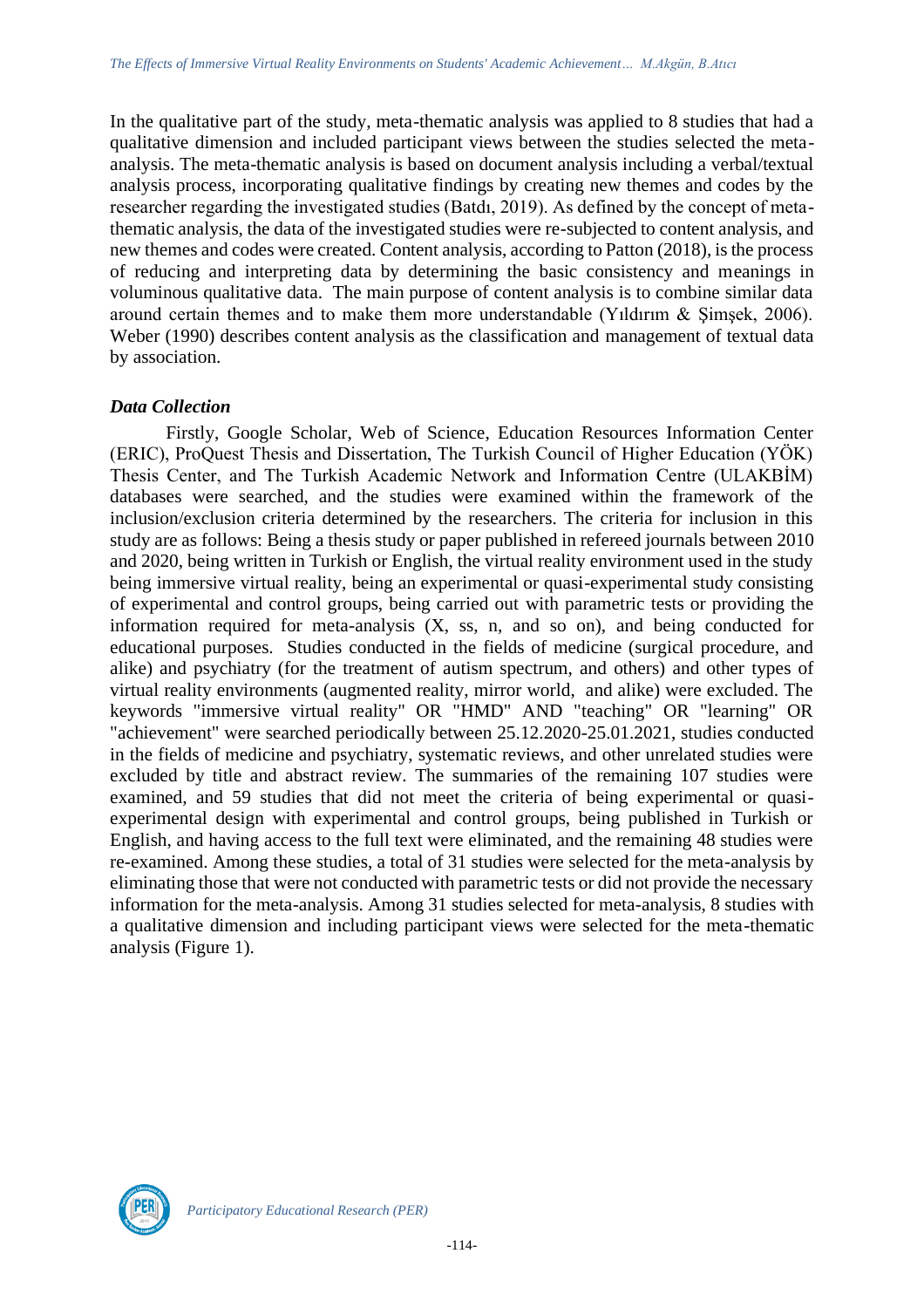

**Figure 1.** PRISMA Flow Diagram

The 31 studies selected for the meta-analysis consisted of 3 master theses, 5 doctorate dissertations, and 23 journal papers. In the studies produced from theses and published as papers, the journal paper was taken as a reference for meta-analysis. It was detected that 4 of the studies were carried out at elementary school, 9 at secondary school, 3 at high school, and 15 at the university level. In the studies selected for the meta-analysis, the sample size of the experimental group was determined as 1255 and the sample size of the control group as 1312.

|               | <b>Moderator Variables</b> | n    |
|---------------|----------------------------|------|
|               | Master's Thesis            | 3    |
| Type of Study | Doctoral Dissertation      |      |
|               | Journal Paper              | 23   |
|               | Elementary                 | 4    |
| Grade Level   | Secondary                  |      |
|               | High                       | 3    |
|               | University                 | 15   |
| Groups        | $N_{Exp}$                  | 1255 |
|               | $N_{Con}$                  | 1312 |
| Total         |                            | 31   |

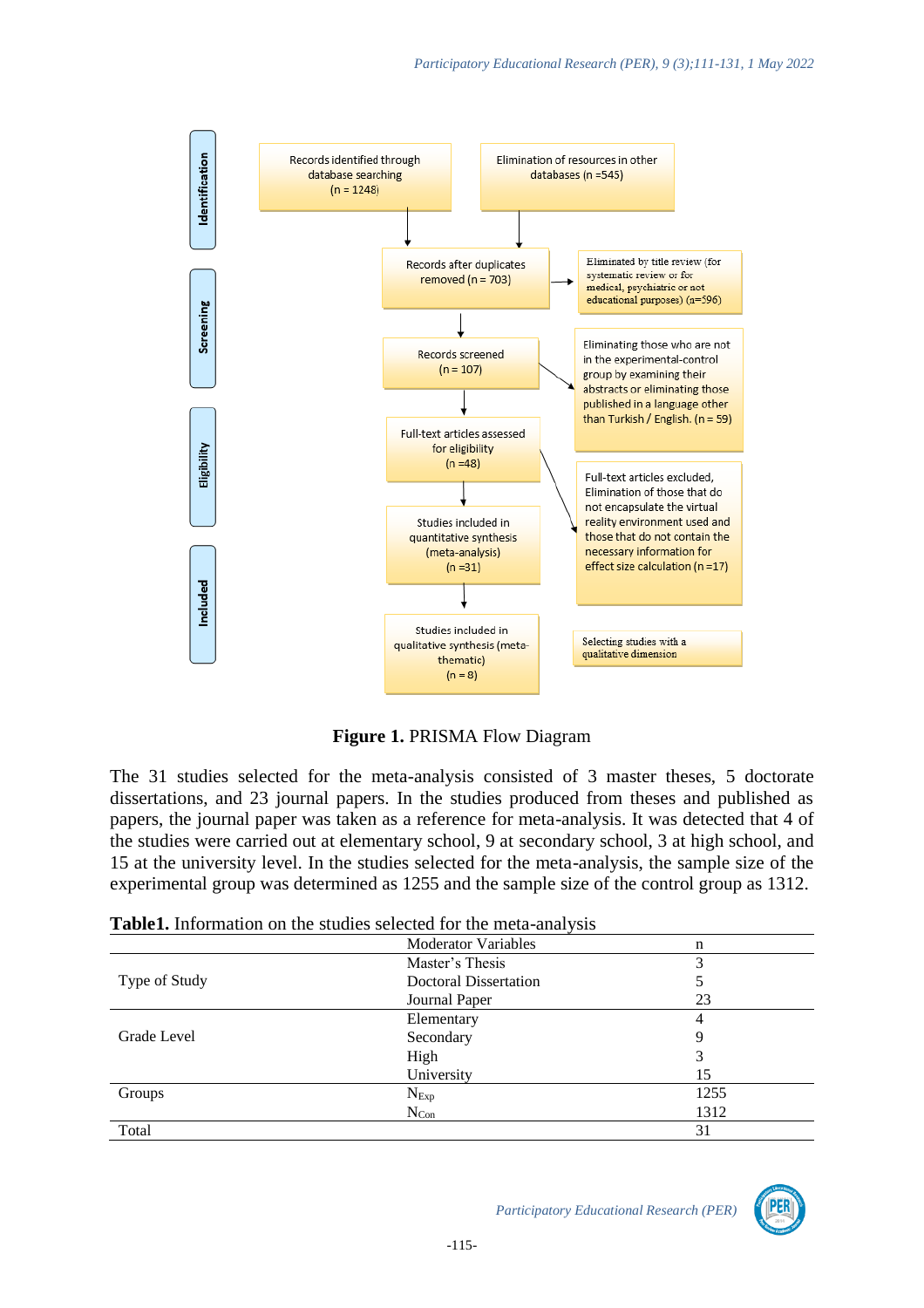### *Coding of Data and Reliability of the Study*

A form was created to encode the data related to the studies selected for the metaanalysis. In the first part of this form, information about the name of the author, year of publication, subject area, grade level, and study type was included. In the second part, information about the mean  $(X)$ , and sample size  $(n)$  of the experimental and control groups and standard deviation (sd), required for the effect size was entered. The information in the study review form was checked separately by the researchers and the reliability of the study was calculated as 90% using Miles and Huberman (1994)'s formula [Consensus / (Consensus + Disagreement). Considering that this ratio should be at least 70% to ensure the reliability of a study (Yıldırım & Şimşek, 2006), it was safe to assume that the study was reliable.

The studies selected for the meta-thematic analysis were coded as "P" for journal papers and "T" for theses and direct quotations were presented with the coding page and student code in ATLAS.ti qualitative analysis program. For example, a code in the form of "T5\_15-S2" shows the quotation from student S2 on the 15th code page of the thesis study numbered 5. In qualitative research, a comprehensive description of how the researcher arrived at the findings and a detailed reporting of the data are important criteria of the validity of the study (Yıldırım & Şimşek, 2006).

# *Data Analysis*

In this study, the information selected for the meta-analysis study was first entered into the study information form and then analyzed with the Comprehensive Meta-Analysis (CMA) program. Funnel plot and Rosenthal N theory tests were performed first to see whether there was any publication bias between the studies selected for the meta-analysis. Borenstein et al. (2011) state that the causes of publication bias are incomplete studies, higher probability of publishing studies that give meaningful findings, and inability to include unpublished studies in meta-analysis. Several strategies can be used to detect publication bias and the funnel plot and Rosenthal N theory are prominent ones. The most popular tool for detecting publication bias in meta-analysis studies is the funnel plot, and the symmetry of the plot with respect to the vertical axis, as well as the presence of an inverted funnel, are accepted as measures of the lack of publication bias in studies (Duval & Tweedie, 2000). In the funnel plot, studies with a large sample size are collected at the top of the graph, while studies with small samples are distributed in the lower part of the graph (Sterne, Becker & Egger, 2004). The Rosenthal Safe N Theory assumes that there is a direct proportionality with the distance between the number of studies and the Safe N number (Borenstein et al., 2011).

In a meta-analysis study, a heterogeneous structure is an indication of diversity among the studies (Kulinskaya, Dollinger & Bjørkestøl, 2011). In this study, the level of heterogeneity between the studies selected for the meta-analysis was determined by comparing the p-value and Q value with the value in Cochran's  $X^2$  table. At the end of the analysis, it was concluded that there was heterogeneity between the studies, so the effect size calculation was made using the random-effects model. While all studies in the fixed effects model are assumed to have a common parameter, the random-effects model assumes that there are different parameters for each study (Higgins, Thompson & Spiegelhalter, 2009). The fixed-effects model assumes that all studies in the analysis have a single effect size and that sampling error is the only source of variation for all differences in observed effects. On the other hand, in the random-effects model, while there can be a common effect size for all studies, it is also possible that different studies have different effect size values (Borenstein et al., 2010). This study used Hedge's g for the calculation of effect size values and these values were classified based on Cohen, Manion and

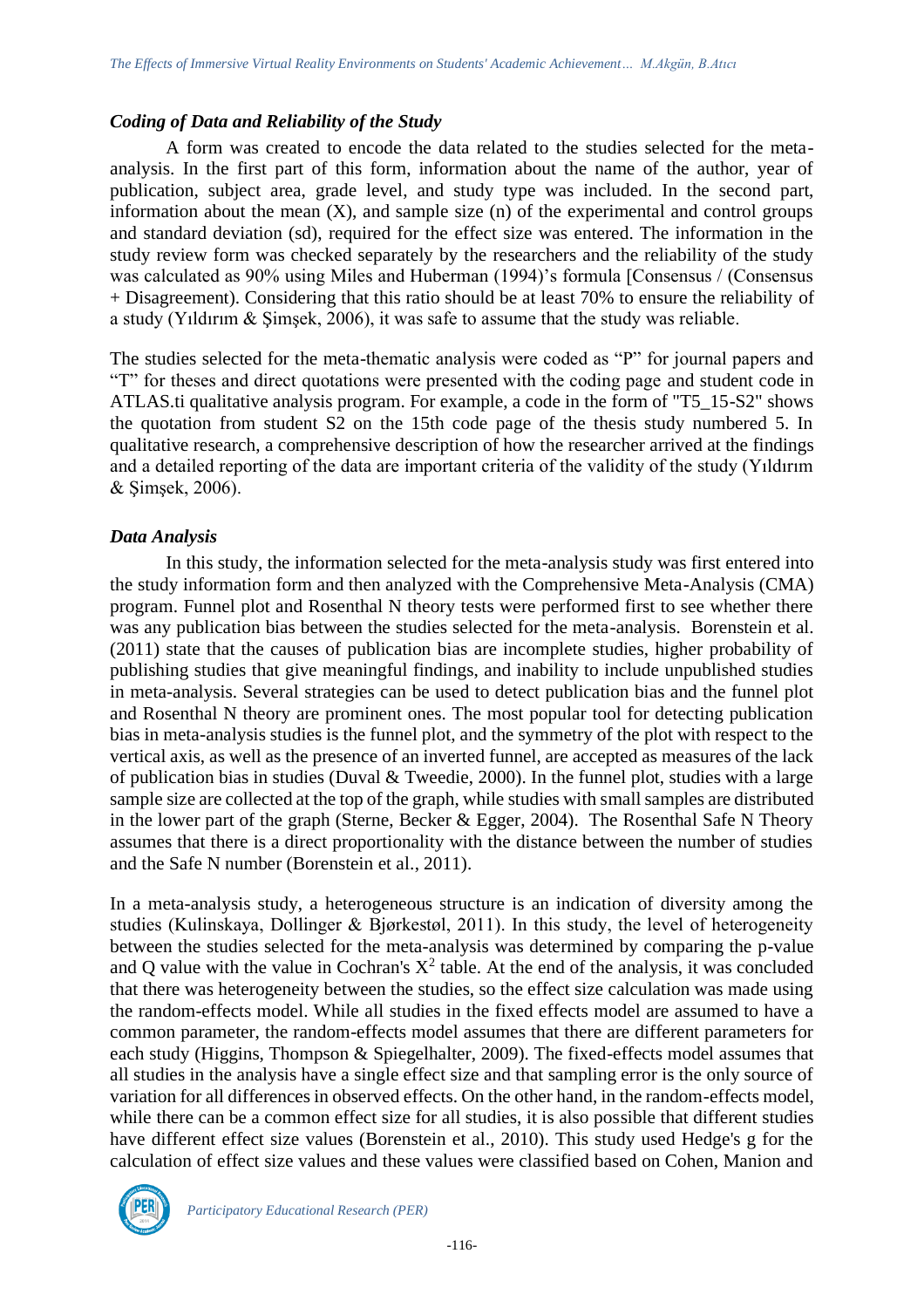Morrison (2007) who classified the effect size as weak between 0 and 0.20, small between 0.21 and 0.50, medium between 0.51 and 1.00 and strong above 1.

For the meta-thematic analysis, participant views in 8 studies were subjected to content analysis with the help of the ATLAS.ti program. Yildirim and Simsek (2006) stated that the qualitative data analysis process consists of data encoding, finding themes, organizing codes/themes, and defining and interpreting the findings. After a detailed examination of the opinions of the participants, themes of general features of the immersive virtual reality environments, the effect of the immersive virtual reality environments on the cognitive/affective/psycho-motor skills, and the problems experienced during the virtual reality environments were determined and codes were created in this context.

# **Findings and Interpretation**

### *Findings Regarding Meta-analysis*

### *Publication bias*

Publication bias is defined as assigning more prominence to studies with significant differences than studies with no significant difference (Sutton et al., 2000) and is an important problem affecting the validity and generalizability of meta-analysis studies (Lin & Chu, 2018). Therefore, before beginning the meta-analysis study, it should be ensured that there is no publication bias among the selected studies (Dinçer, 2014). One of the ways to achieve this is to use a funnel plot. The symmetry around the vertical axis in a funnel plot is accepted as an indication that there is no publication bias between the studies (Macaskill, Walter & Irwig, 2001). In a funnel plot, studies with large sample size are collected at the top of the funnel, while studies with small sample size are collected at the bottom of the funnel, and in a plot without publication bias, there is an inverted symmetrical funnel image (Egger at al., 997).

#### Funnel Plot of Standard Error by Hedges's g



**Figure 2.** Funnel Plot

In Figure 2, it was observed that the funnel plot was close to being symmetrical around the

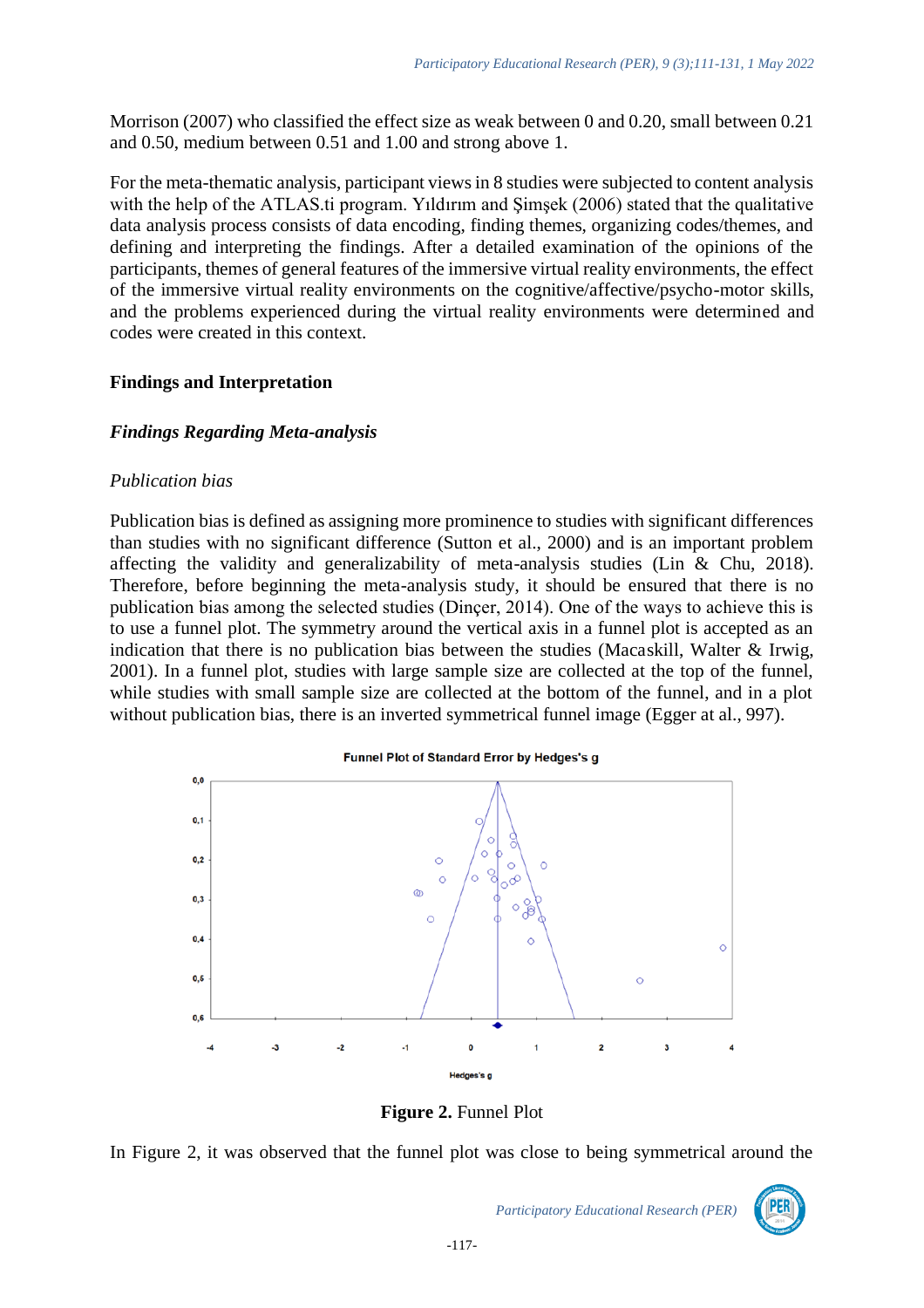vertical axis and the studies were gathered close to the effect size. Therefore, it could be said that there was no publication bias among the studies selected for the meta-analysis.

However, to make sure that there is no publication bias, other tests can be done, one of which is the Rosenthal Safe N-number test. According to Rosenthal (1984), the Safe N number is expected to be greater than  $5k + 10$  to ensure that there is no publication bias among the studies (cited in Soeken & Sripusanapan, 2003).

| <b>Table 2.</b> Rosenthal Safe N Test for publication blas  |          |
|-------------------------------------------------------------|----------|
| Z-value for observed studies                                | 10.88844 |
| p-value for observed Studies                                | 0.000    |
| Alpha                                                       | 0.0500   |
| Tails                                                       | 2.00     |
| Z for alpha                                                 | 1.95996  |
| Number of observed studies                                  | 31       |
| Number of missing studies that would bring p-value to alpha | 926.0000 |

**Table 2**. Rosenthal Safe N Test for publication bias

According to Table 2, the safe N number (926>  $5 * 31 + 10$ ) was far from the number of studies. According to this result, it could be said that there was no publication bias among the studies selected for the meta-analysis.

### **Table 3.** Homogeneity Test

| $\sim$  |                    |       |     |  |  |  |
|---------|--------------------|-------|-----|--|--|--|
|         | $\mathbf{r}$<br>αı |       |     |  |  |  |
| 212,689 | <u>^ ^ </u><br>υU  | 0.000 | 00r |  |  |  |

If the p-value is less than 0.05 or the Q value is larger than the value in the  $X^2$  table in the homogeneity test, there is heterogeneity between the studies selected for the meta-analysis, and therefore the effect size is calculated using the random-effects model (Petiti, 2001). When the data obtained in this study were examined, heterogeneity was detected between the studies related to the effect of immersive virtual reality environments on academic achievement ( $Q =$ 212,689> 53,672; p = 0.000 < 0.05). The  $I^2$  value ( $I^2 = 85\%$ ) indicates the heterogeneity level (Huedo-Medina et al., 2006). Also, the difference between the studies included in the metaanalysis is directly proportional to the  $I^2$  value (Higgins, 2008).

# *Overall Effect Size*

**Table 4. Table 4. Table 4.** 

| Table 4. Effect Size |                             |       |          |                |                |         |       |  |
|----------------------|-----------------------------|-------|----------|----------------|----------------|---------|-------|--|
| Model<br>Type        | Effect Size Standard<br>(d) | Error | Variance | Lower<br>Limit | Upper<br>Limit | Z-Value |       |  |
| <b>REM</b>           | 0.526                       | 0.113 | 0.013    | 0.305          | 0.748          | 4.659   | 0.000 |  |

Since the studies selected for the meta-analysis had a heterogeneous structure, the randomeffects model was utilized for effect size calculation, and it was calculated as  $(d = 0.526)$ . Based on Cohen et al. (2007)'s classification, the effect size was medium and created a significant difference favoring the experimental group  $(Z = 4.659, p = 0.000)$ .

# *Effect Size According to Moderator Variables*

**Table 5.** The effect size for moderator variables

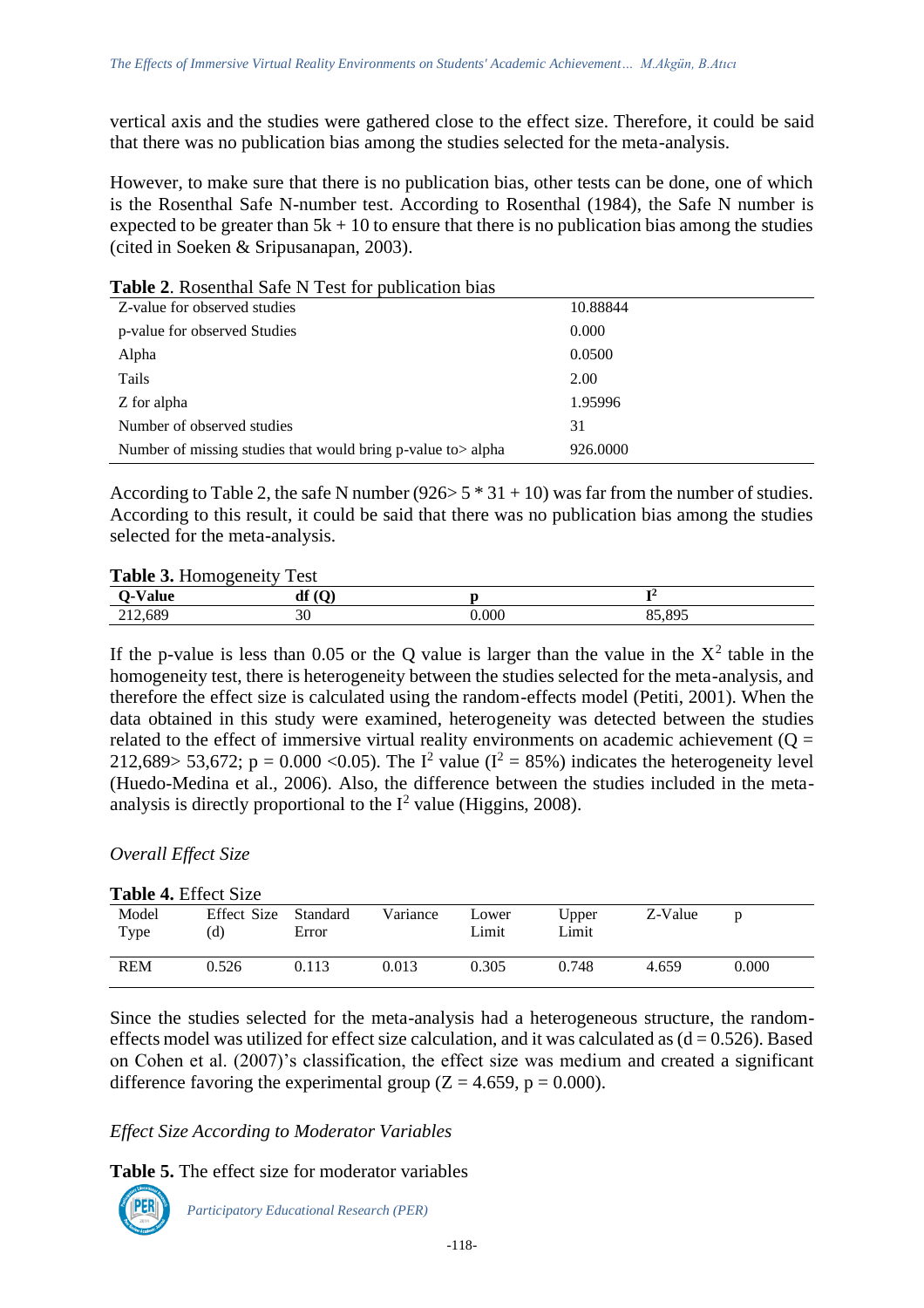|                |                                                                                                      |                                                      |                                                    | $\%$<br>Confidence<br>95<br>Interval                  |                                                    | Degree of | Heterogeneity Test |       |
|----------------|------------------------------------------------------------------------------------------------------|------------------------------------------------------|----------------------------------------------------|-------------------------------------------------------|----------------------------------------------------|-----------|--------------------|-------|
|                |                                                                                                      |                                                      |                                                    |                                                       |                                                    | freedom   |                    |       |
|                |                                                                                                      | N                                                    | Hedge's g                                          | Lower<br>Limit                                        | Upper<br>Limit                                     |           | Qbetween           | p     |
| Field          | Science<br><b>STEM</b><br>Foreign Language<br><b>Mathematics</b><br>Health<br>Occupational<br>safety | 6<br>2<br>8<br>3<br>$\overline{2}$<br>$\overline{2}$ | 0.363<br>0.700<br>0.473<br>0.156<br>0.258<br>2.124 | 0.272<br>0.418<br>0.047<br>0.765<br>0.048<br>$-1.233$ | 0.999<br>0.981<br>0.899<br>0.454<br>0.565<br>5.482 | 13        | 70.666             | 0.000 |
| Grade<br>Level | Elementary<br>Secondary                                                                              | $\overline{4}$<br>9                                  | 0.125<br>0.617                                     | $-0.617$<br>0.238                                     | 0.813<br>0.997                                     | 3         | 9.699              | 0.02  |
|                | High<br>University                                                                                   | 3<br>15                                              | 0.502<br>0.612                                     | 0.191<br>0.238                                        | 0.813<br>0.987                                     |           |                    |       |

While calculating the effect size based on the subject area, the heterogeneity between the studies was controlled first. Since the value in the  $X^2$  table (22.362) corresponding to the p (0.000  $\langle 0.005 \rangle$  and degree of freedom (df = 13) is lower than the value of  $Q_{between}$  (70.666), a heterogeneous structure was detected between the studies. Therefore, a random-effects model has been used. It has been determined that the highest effect size values based on the subject area were in the fields of occupational safety ( $d = 2.124$ ) and STEM ( $d = 0.700$ ). Positive effect sizes were also determined in the fields of foreign language ( $d = 0.473$ ), Science ( $d = 0.363$ ), Mathematics (d = 0.156), Health (d = 0.258). Although other fields were present in the metaanalysis study, they could not be selected for the comparison based on the subject area, since there were not enough studies.

In the comparison based on students' grade levels, the value in  $X^2$  table (7.815) corresponding to the p (0.02 < 0.05) and the degree of freedom (df = 3) was found to be lower than the value of Q between (9.699), and therefore effect size was calculated utilizing the random-effects model. It was determined that the highest effect sizes were for secondary school ( $d = 0.617$ ), university  $(d = 0.612)$  and high school  $(d = 0.502)$ .

### *Findings Regarding the Meta-thematic Analysis*

In Figure 3, it was seen that codes such as "creating a perception of reality", "safe learning environment", "removing the time-space limitation", "providing an interactive learning environment" were created regarding the opinions of the participants selected for the metathematic analysis.

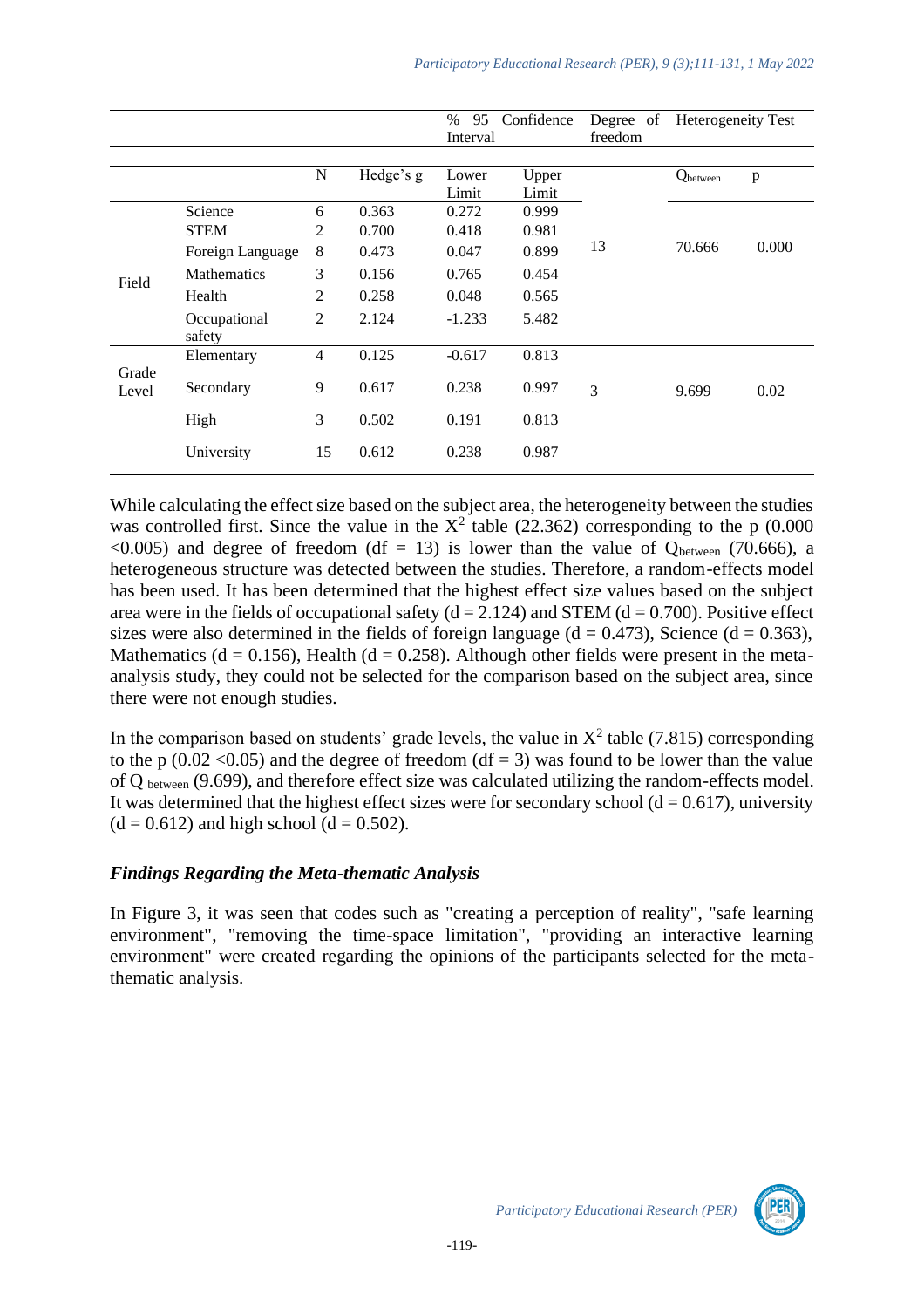

**Figure 3**. General Features of Immersive Virtual Reality Environments

Some of the student views that were effective in the creation of these codes are as follows:

T3\_2-S3: "We really seem to have experienced the incident. When you don't wear the mask, you die. I felt like I was going to fall when I looked down or something. It really looks like real-life drills. I can say that I was fascinated even after taking off the glasses for about half an hour or so", T3\_27-S4: "I didn't think it was so realistic. After all, how real can the virtual be… Too realistic, I mean, the body releases adrenaline. It literally wakes up our excitement, emotions, and feelings.", P3\_9-S5: "When I wear SVVR, it is just like I am standing on the top of Yu Shan and enjoying its magnificent landscape", P4\_10-S2: "I like real-time interaction in the virtual world. In the learning process, I would pause to see the objects, listening to the words or sentences repeatedly. My interaction with people in the virtual world gave me a deeper impression of the learning content...", T2\_25-S10: "I'm thinking, get ready, get out of the house, you are at your destination in at least 30 minutes, wait for training, attend training only at certain hours. It is not like that in virtual, I can work 24/7.", T3\_22-S1: "With VR we made this practice like the real thing. You feel that you are really in there, you are living it. I think I personally experienced this practice. I learned by feeling", P3\_14-S1: "Seeing the authentic images let me have the feeling of virtually being there. This kind of learning interaction facilitated my writing impression and assisted me in recalling the memories in the contexts...". T3\_13-S3: "It will help to avoid errors. It prevents the loss of life and property. We can do as many drills as we want. We save time. These environments are catchy and effective".

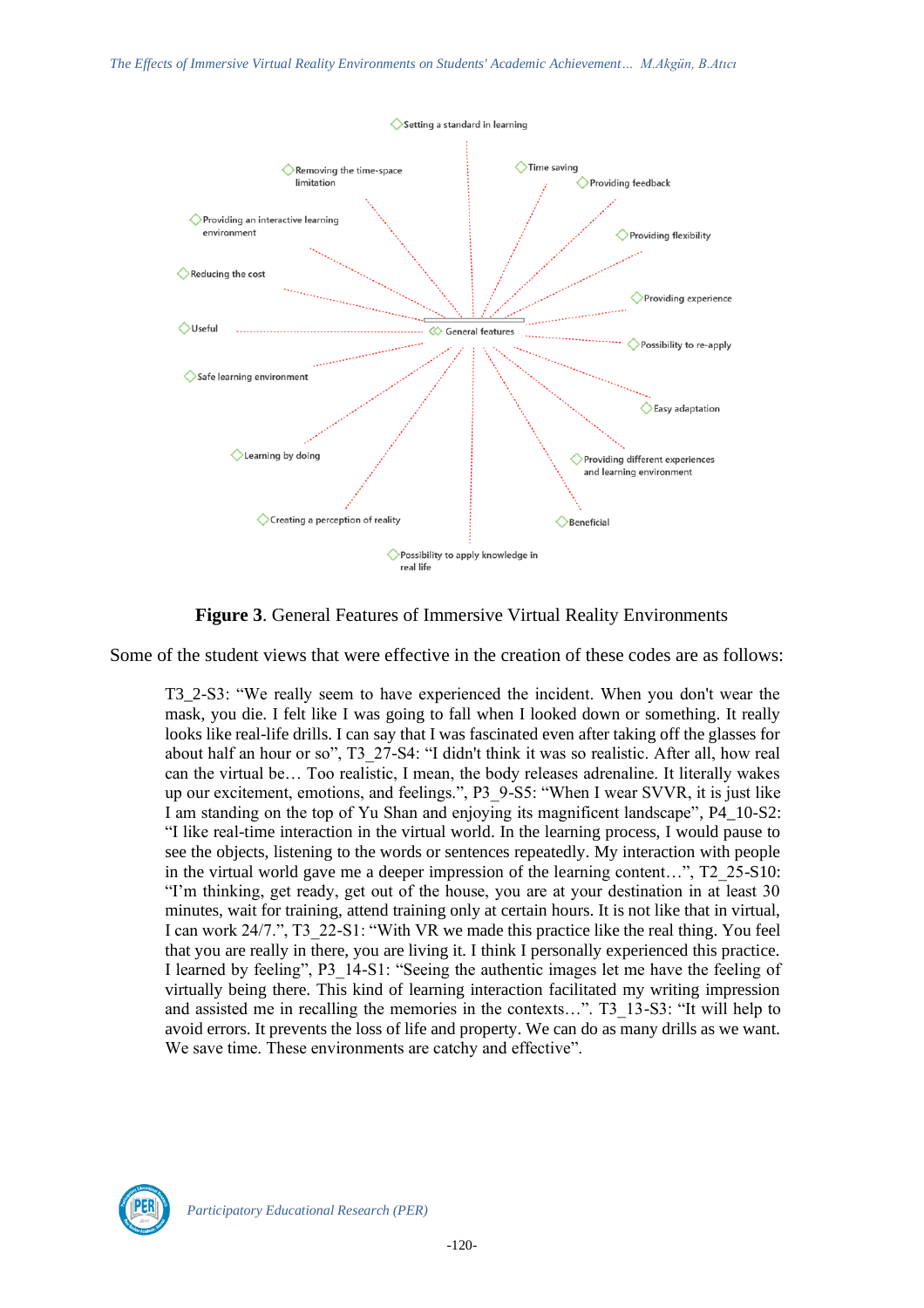

**Figure 4.** Cognitive Effects of Immersive Virtual Reality Environments

When Figure 4 was examined, among the codes obtained from the data collected from the participants in the studies examined within the scope of meta-thematic analysis, it is seen that codes such as "providing permanent learning", "increasing comprehension of the lesson", "increasing the focus on the lesson", "active participation", "providing in-depth learning", "self-regulated learning", and "allowing the student to learn according to their level" were created. Some of the participant views regarding these codes are as follows:

T3\_18-S5: "We easily completed the tasks that we desired in the environments. It is permanent and instructive", P4\_10-S2"… My interaction with people in the virtual world gave me a deeper impression of the learning content. I remembered words easier. Although I did not know every word, the context and the virtual characters' body language helped me guess the meaning right", T3\_23-S2: "You are constantly writing in theoretical courses. On the other, you are in the fire, trying to help people. There is more active participation", T2\_11-S1: "I believe the effects are positive because the person steps out of a certain learning method while learning and learning takes place in a playful setting. I think learning literally takes place", T2\_37-S7: "Virtual reality environments was an experience I have never practiced before. I did not get too tired and saved a lot of time because it took me a little time to do a large number of repetitions. It is a great opportunity to be able to choose the level of difficulty and the action I will work on as I want. In this way, I could only concentrate on the area I want to improve.", T2\_18-S1: "You can practice whenever you want, as long as you want, in any difficulty; provides great time savings and flexibility".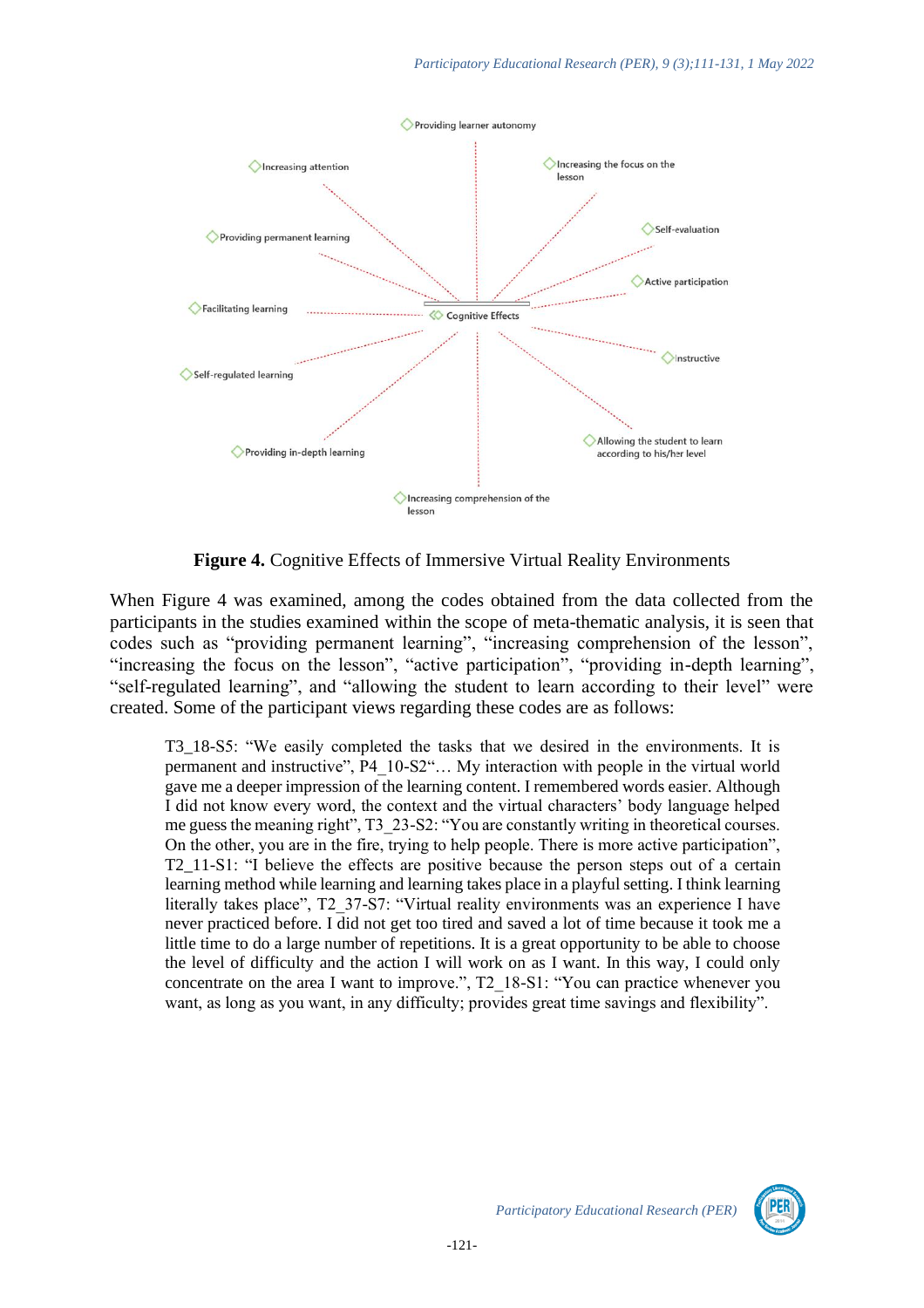

**Figure 5.** Affective Effects of Immersive Virtual Reality Environments

In Figure 5, it was seen that regarding the affective effects of immersive virtual reality environments, codes such as "sense of presence", "motivating", "exciting", "satisfaction", "interesting", and "increasing self-confidence" were created. Some of the participant views regarding these codes are as follows:

P3\_29-S1: "Before using SVVR, I could only try hard to figure out what to write based on my writing ability. I could not understand the author's real perception, either. However, with SVVR, I can have a sense of presence and better realize the mental perceptions of how the author described the on-site landscape. I realize that writing an article can be so touching and I learned some beautiful sentence patterns from the author!", T3\_6-S4: "We feel like we are in the action. Thanks to VR, we have calmness because we feel like we are in the environment", T2\_20-S10: "Every week, although I did not have a class that day, I ran to school on the day of virtual reality education. First of all, it leaves your troubles aside so that you can only focus your attention on anything but the tool. It offers a reality that you can organize and manipulate as you wish. Just a few seconds after you start using the tool, you forget that the virtual environment is virtual and switch to a completely different world", P4\_3-S1: "I like VR because it is interesting, cool, and not tedious. It is like playing computer games. The virtual world is realistic, which motivates me to learn English vocabulary", P1\_19-S10: "I used to be afraid that I couldn't speak English well, but after practicing a few times, I was more confident and dared to speak".



**Figure 6.** The effect of Immersive Virtual Reality Environments on Psycho-motor Skills

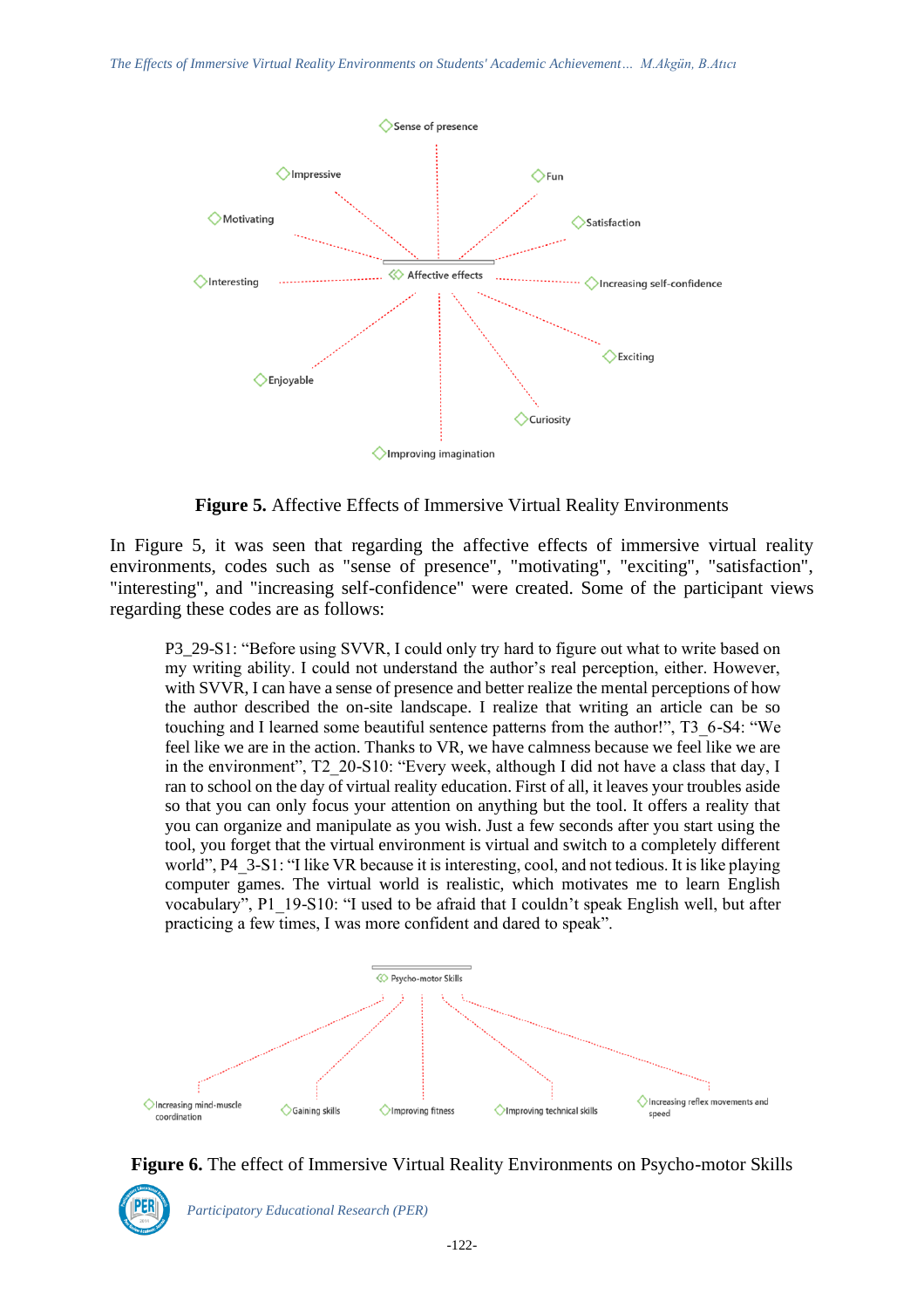According to Figure 6, regarding the effect of virtual reality environments on psycho-motor skills, codes such as "improving technical skills", "increasing mind-muscle coordination", "improving fitness" were created. Some of the student views that were effective in the creation of these codes are as follows:

T2\_12-S3: "I believe that virtual reality improves reaction, attention, technique, speed, and can improve fitness by increasing training levels.", T2\_15: S5: "The angle of arrival, pace, height, and touchpoints of oncoming balls vary in conventional learning. This is ineffective for reworking workouts. This condition appears to be advantageous in virtual reality; I believe you can choose the system based on the angle, pace, height, and point it touches.".



**Figure 7.** Difficulties Experienced During Immersive Virtual Reality Environments

According to Figure 7, regarding the problems experienced during immersive virtual reality environments codes such as "technical problems", "limited time", "health problems" were created. Participant views regarding these codes are as follows:

T1\_1-S8: "It would freeze from time to time, but it was OK…", P1\_42-S11: "Except that the volume is sometimes not very clear, I think it is fine on the whole", T1\_38-S8: "…There were times when I didn't know what to do in the game… When I saw the boxes in the first part, I did not know what to do ...", P4\_16-S2: "I am not good at English. I had to listen, respond, and read the caption simultaneously. Also, I was curious about the objects in the virtual world. I would like to take a look at them. There's not enough time. I did not know how to say some words. I had to listen to these words again and again. Although there was a caption, I did not have enough time to read it thoroughly.", T3\_37-S6: "VR glasses should be adjusted for the person's eye. I do not wear glasses, but I had watering eyes when I stayed there for a long time.".

# **Conclusion and Discussion**

This study was conducted to determine the effects of immersive virtual reality environments on students' academic achievement and learning environments. The study was conducted with a mixed-method design; in the quantitative dimension, 31 studies included in the study based on the criteria determined by the researchers were subjected to meta-analysis, and in the qualitative dimension, 8 studies with a qualitative dimension and participant views were subjected to meta-thematic analysis. For the meta-analysis study, first, whether there was any publication bias between the studies was tested using the funnel plot and Rosenthal's Safe N theory. When the funnel plot created for the studies selected for the meta-analysis was examined, it was observed that the graph was symmetrical and in the form of an inverted funnel. Moreover, when the Rosenthal Safe N theory test for publication bias was examined, it was found that the safe N number ( $926 > 5.31 + 10$ ) was far from the number of studies. Considering these findings, one could say that there was no publication bias among the studies included in the meta-analysis. To determine whether the selected studies were homogeneous, the value

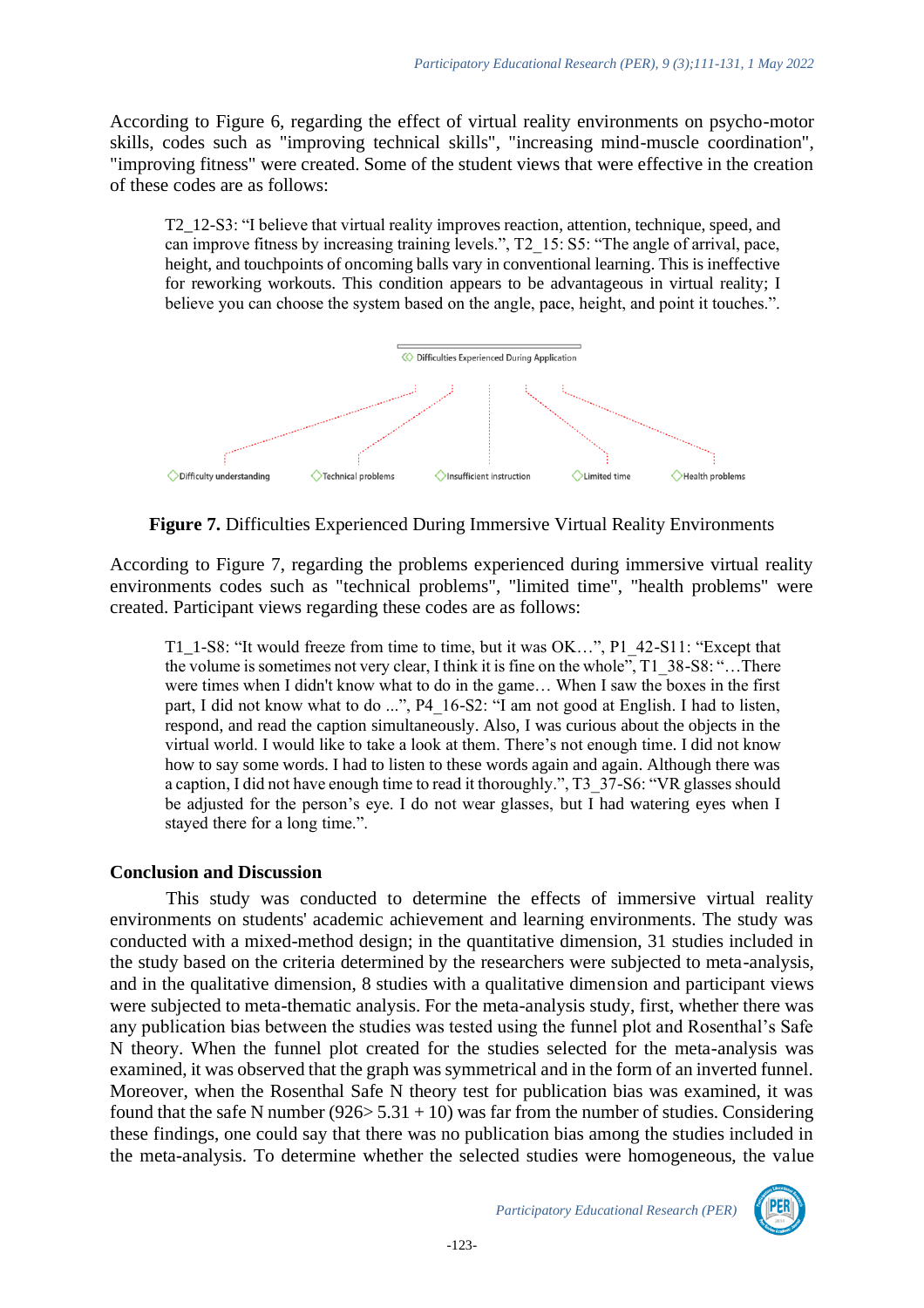obtained by comparing the p-value and Q value with the value in the  $X^2$  table was examined. As a result of the examination, a heterogeneous structure was detected between the studies selected for the meta-analysis ( $Q = 212,689 > 53,672$ ;  $p = 0.000 < 0.05$ ). For this reason, the random-effects model was utilized to calculate the general effect size.

In the findings obtained from the study, the general effect size regarding the studies included in the meta-analysis was calculated as (Hedge's  $g = 0.526$ ). This value was classified as medium (Cohen et al., 2007), and created a significant difference favoring the experimental group  $(Z =$ 4.659,  $p = 0.000$ . In their meta-analysis studies on the effect of students' academic achievement, Merchant et al. (2014) and Wu, Yu, and Gu (2020) also found that virtual reality environments had a positive effect on learning. A multitude of studies in the literature reported that virtual reality environments made positive significant differences in students' academic achievement (Kim, 2006; Hwang and Hu, 2013; Merchant et al. 2013; Civelek et al., 2014; Bowen, 2018; Zhou, Xu, & Wang, 2018; Legault et al., 2019; Shi, Wang & Ding, 2019; Tepe, 2019; Acar & Cavaş, 2020; Chen et al., 2020; Liu et al., 2020; Sarıoğlu & Girgin, 2020). On the other hand, some studies did not find any significant difference (Davis et al., 2020; Liou et al., 2017; Makransky, Terkildsen & Mayer, 2019).

It has been found that the highest effect size value based on the subject area was in occupational safety education ( $g = 2.124$ ) which showed a strong effect according to Cohen et al. (2007)'s classification. In several studies, it has been determined that the occupational safety behavior skills of the students have greatly improved with virtual reality and that most of the students could demonstrate their behavioral skills in real environments (Cha et al., 2012; Xu et al., 2014; Zhang et al., 2017; Çakıroğlu & Gökoğlu, 2019; Tepe, 2019; Leder et al., 2019; Fu and Li, 2020). Similarly, there have been positive effects determined in the fields of STEM ( $g=0.700$ ), foreign language (g=0.473), science (g=0.363), mathematics (g=0.156), and health (g=0.258). When the literature was examined, it was observed that virtual reality environmentss positively affected student success in the field of STEM (El-Mounayri et al., 2016; Chen et al., 2019; Lund & Wang, 2019). In the study conducted by Bogusevschi et al. (2018) on the effect of immersive virtual reality environments, students found the virtual reality environment very useful and stated that it made learning enjoyable. In the examination based on grade level, it was determined that the highest effect size was for secondary school (Hedge's  $g = 0.617$ ), university (Hedge's  $g = 0.612$ ), and high school (Hedge's  $g = 0.502$ ). This result might be due to the higher number of studies conducted at these grade levels since Wu et al. (2020) reported that virtual reality environments were more effective at the K-12 level.

Regarding the general features of immersive virtual reality environments obtained from the meta-thematic analysis, codes of creating a perception of reality, safe learning environment, removing time-space limitation, providing an interactive learning environment, and learning by doing were created. According to Jayaram, Connacher, and Lyons (1997), virtual reality is the environment that gives a person senses of presence and reality. Pandelidis (2010), on the other hand, states that virtual reality can provide students with a sense of presence and give them the feeling of being a part of the learning environment, thus enabling them to participate in the learning environment. This finding overlaps with the results of other studies in the literature (Hwang & Hu, 2013; Liou et al., 2017; Tepe, 2019; Akman & Çakır, 2020; Chien, Hwang & Jong, 2020; Huang, Hwang & Chang, 2020; Kalkan, 2020; Tai, Chen & Todd, 2020).

Regarding the cognitive effects of the immersive virtual reality environments obtained from the meta-thematic analysis, it was seen that codes such as providing permanent learning, increasing the comprehension of the lesson, increasing the focus on the lesson, providing active

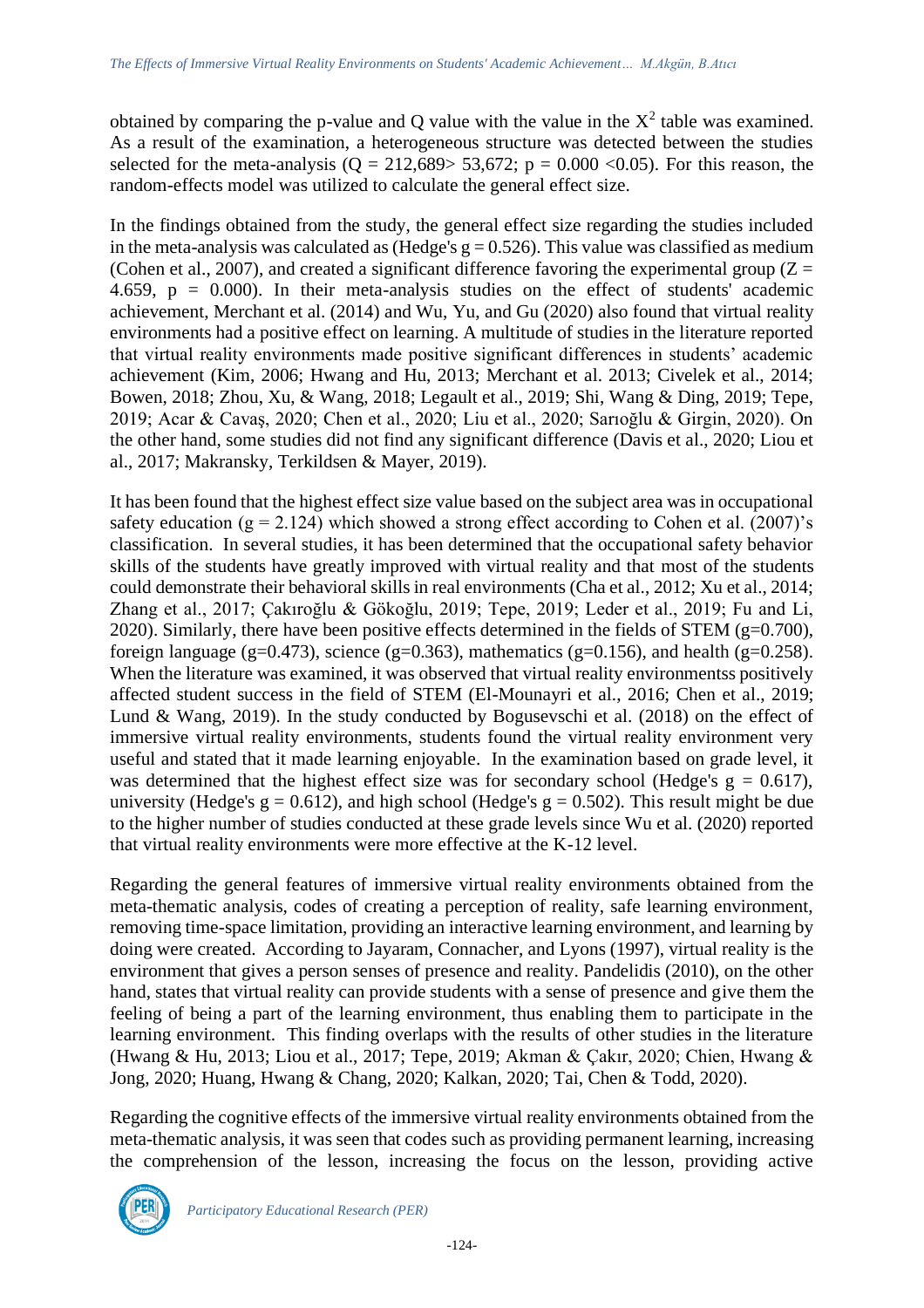participation, providing in-depth learning, self-regulated learning, and allowing the student to learn according to his/her level were created. This finding is in line with the findings of other research (Hwang & Hu, 2013; Liou et al., 2017; Fabris et al., 2019; Tepe, 2019; Akman & Çakır, 2020; Chien, Hwang & Jong, 2020; Huang et al., 2020; Kalkan, 2020; Tai et al., 2020). In the study of Sakdavong, Burgues, and Huet (2019) on self-regulation in virtual reality environments, it was found that immersive environments and interaction with the environment were very effective on self-regulated learning.

Regarding the affective effects of the immersive virtual reality environments obtained from the meta-thematic analysis, codes such as "sense of presence", "motivating", "exciting", "satisfaction", "interesting", and "increasing self-confidence" were created. As a result of the research conducted by Finkelstein et al. (2011), it was also concluded that virtual reality environments increase students' motivation. In the study investigating teachers' views on the use of virtual reality in STEM education, Yıldırım et al. (2020) stated that virtual reality increased students' interest and motivation to the course and provided an individual learning environment for students. Vincent et al. (2008) concluded in their study that immersive virtual reality environments increase students' satisfaction levels and self-efficacy perceptions. Sanchez-Vives and Slater (2005) describe the concept of presence as the phenomenon of acting and feeling as if being in the computer-generated virtual world. Although physically in a different environment, feeling and being active in the virtual reality environment are the fundamental features of virtual reality (Schwind et al., 2019). In the research conducted by Makransky et al., (2019), it was found that immersive virtual reality environments created more sense of presence than others. Other studies in the literature also support this result (Hwang and Hu, 2013; Liou et al., 2017; Tepe, 2019; Akman & Çakır, 2020; Chien et al., 2020; Huang et al., 2020; Kalkan, 2020; Tai et al., 2020).

In the meta-thematic analysis, it was seen that regarding the effects of immersive virtual reality environments on psycho-motor skills, codes of improving technical skills, increasing mindmuscle coordination, and improving fitness were created. Kalkan (2020) reported that a virtual reality environment could be an effective method in teaching technical skills for playing table tennis. Regarding the problems experienced during virtual reality environments, codes such as technical problems, limited time, health problems were created. In the study conducted by Kaleci, Tepe, and Tüzün (2017) on the opinions of virtual reality users, it was stated that some users experienced negative things such as dizziness, nausea, blurred eyes, insufficient sound in the virtual reality environment, and anxiety. In the research conducted by Demir (2019), it was observed that there were complaints such as dizziness, headache, and fatigue. In the research conducted by Karaoğlan, Yılmaz, and Yılmaz (2019), issues of dizziness and nausea were observed due to graphic and sound incompatibility.

# **Suggestions**

In light of the results of this study, the following recommendations were made:

- It has been determined that virtual reality environments have a positive effect on students' academic achievement and cognitive, affective, and psychomotor skills. Therefore, immersive virtual reality environments should be used more in learning environments.
- It has been determined that virtual reality environments have a higher level of impact especially in the field of occupational safety and STEM and have a positive effect in fields such as Science, foreign language, and mathematics. Since there are not enough

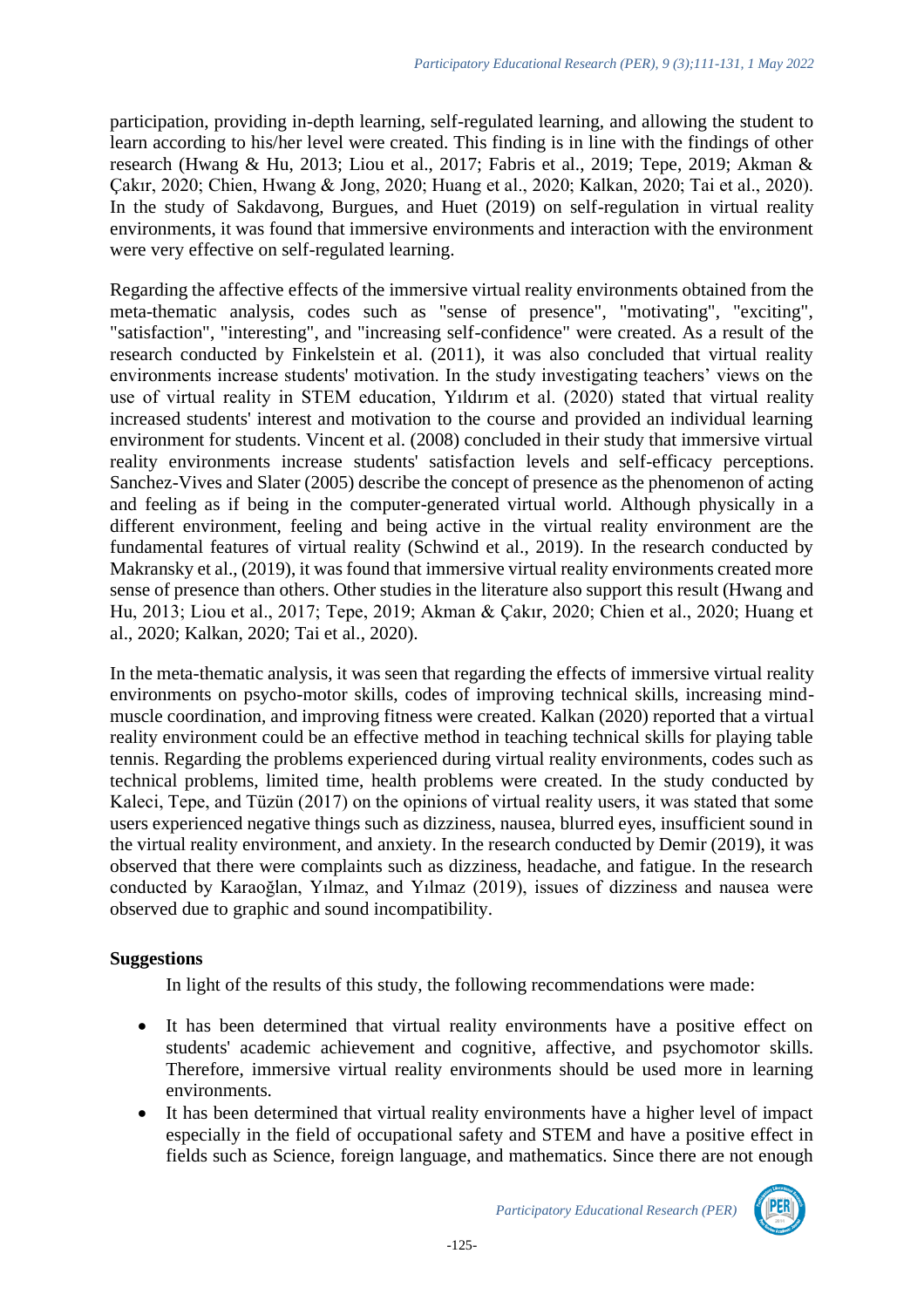studies in some fields such as physics and computers, they could not be included in the meta-analysis based on the subject are. Studies should also be conducted in these areas.

- It has been concluded that virtual reality environments have a higher effect at the secondary school and university levels. However, the number of studies conducted at other educational levels appears to be quite insufficient number wise. Studies at other educational levels are recommended.
- It was concluded that some health and technical problems may be experienced during virtual reality environments. Relevant precautions should be taken accordingly prior to initiating the use of virtual reality environments.
- Limited and insufficient meta-analysis studies were spotted on the effects of virtual reality environments on students' academic achievement. Meta-analysis studies can be conducted for students' academic achievement, sense of presence, and motivation.
- There are a fair number of types of virtual reality environments. However, it has been determined that meta-analysis studies that present a holistic approach to compare the effects of these environments in the literature are insufficient in number. Studies may be conducted to compare different virtual reality environments in the future.

Note: Studies included in the meta-analysis are marked with "\*".

# **REFERENCES**

- \*Acar, A. & Cavaş, B. (2020). The Effect of Virtual Reality Enhanced Learning Environment On The 7th-Grade Students' Reading and Writing Skills İn English*. Malaysian Online Journal of Educational Sciences*, 8(4), 22-33.
- \*Akbulut, A., Catal, C., & Yıldız, B. (2018). On the effectiveness of virtual reality in the education of software engineering. *Computer Environmentss in Engineering Education*, 26(4), 918-927.
- \*Akman, E. & Çakır, R. (2020): The effect of educational virtual reality game on primary school students' achievement and engagement in mathematics, *Interactive Learning Environments*, DOI: 10.1080/10494820.2020.1841800
- \*Alfadil, M. M. (2017). *Virtual Reality game classroom implementation: teacher perspectives and student learning outcomes*. Unpublished Doctoral Thesis. The University of Northern Colorado.
- Al-Amri, A., Osman, M., & Al Musawi, A. (2020). The Effectiveness of a 3D-Virtual Reality Learning Environment (3D-VRLE) on the Omani Eighth Grade Students' Achievement and Motivation towards Physics Learning. *International Journal of Emerging Technologies in Learning*, 15(5).
- Batdı, V. (2019). *Meta-tematik analiz [Meta-thematic Analysis]*. V. Batdı (Ed.), Meta-tematik analiz: Örnek uygulamalar in[Meta-thematic analysis sample applications]. (s. 10-76). Ankara: Anı Publication.
- Bayraktar, E., & Kaleli, F. (2007). *Sanal gerceklik ve uygulama alanlari[Virtual reality and its environments areas]*. Academic Informatics, 1-6.
- Biocca, F., & Delaney, B. (1995). Immersive virtual reality technology. *Communication in the age of virtual reality*, 15(32), 10-5555.
- Bogusevschi, D., Bratu, M., Ghergulescu, I., Muntean, C. H., & Muntean, G. M. (2018, April). *Primary school STEM education: using 3D computer-based virtual reality and experimental laboratory simulation in a physics case study*. In Ireland International Conference on Education, IPeTEL workshop, Dublin.

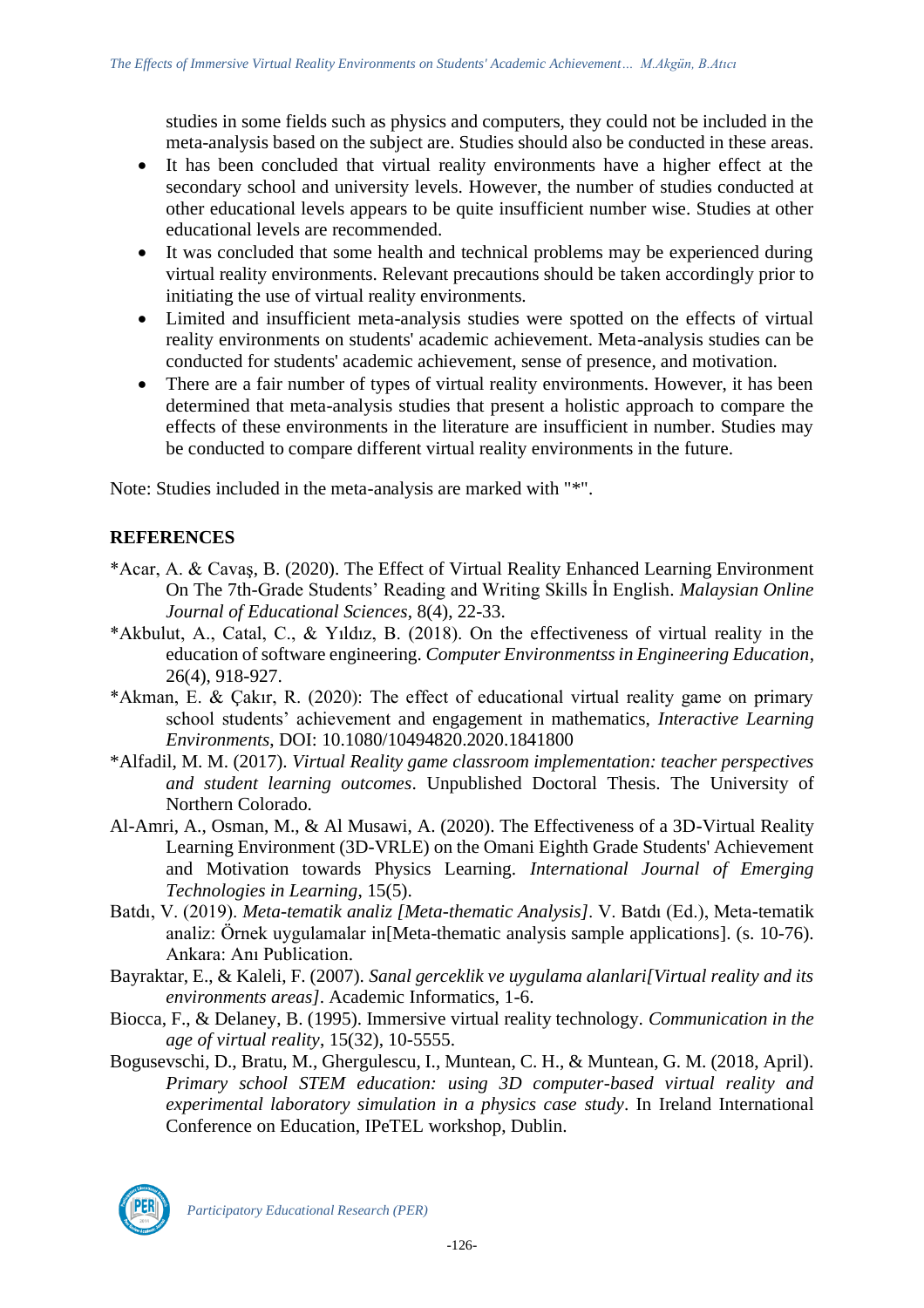- Borenstein, M., Hedges, L. V., Higgins, J. P., & Rothstein, H. R. (2010). A basic introduction to fixed‐effect and random‐effects models for meta‐analysis. *Research synthesis methods*, 1(2), 97-111.
- Borenstein, M., Hedges, L. V., Higgins, J. P., & Rothstein, H. R. (2011). *Introduction to metaanalysis*. John Wiley & Sons.
- Botden, S. M., Buzink, S. N., Schijven, M. P., & Jakimowicz, J. J. (2007). Augmented versus virtual reality laparoscopic simulation: what is the difference?. *World journal of surgery*, 31(4), 764-772.
- \*Bowen, M. M. (2018). *Effect of virtual reality on motivation and achievement of middleschool students*. Unpublished Doctoral Thesis. The University of Memphis.
- Burdea, G. C., & Coiffet, P. (2003). *Virtual reality technology*. John Wiley & Sons.
- Cha, M., Han, S., Lee, J., & Choi, B. (2012). A virtual reality-based fire training simulator integrated with fire dynamics data. *Fire Safety Journal*, 50, 12-24.
- \*Chen, J. C., Huang, Y., Lin, K. Y., Chang, Y. S., Lin, H. C., Lin, C. Y., & Hsiao, H. S. (2020). Developing a hands-on activity using virtual reality to help students learn by doing. *Journal of Computer Assisted Learning*, 36(1), 46-60.
- \*Chien, S. Y., Hwang, G. J., & Jong, M. S. Y. (2020). Effects of peer assessment within the context of spherical video-based virtual reality on EFL students' English-Speaking performance and learning perceptions. *Computers & Education*, 146, 103751.
- \*Civelek, T., Ucar, E., Ustunel, H., & Aydın, M. K. (2014). Effects of a haptic augmented simulation on K-12 students' achievement and their attitudes towards physics. *Eurasia Journal of Mathematics, Science and Technology Education*, 10(6), 565-574.
- Cohen, L., Manion, L., & Morrison, K. (2007). Research methods in education. *Routledge*. https://doi.org/10.4324/9780203029053.
- Crochet, P., Aggarwal, R., Dubb, S. S., Ziprin, P., Rajaretnam, N., Grantcharov, T., ... & Darzi, A. (2011). Deliberate practice on a virtual reality laparoscopic simulator enhances the quality of surgical technical skills. *Annals of surgery*, 253(6), 1216-1222.
- Çakıroğlu, Ü. & Gökoğlu, S. (2019). Development of fire safety behavioral skills via virtual reality. *Computers & Education*, 133, 56-68.
- Çavaş, B., Çavaş, P. H., & Can, B. T. (2004). Eğitimde sanal gerceklik [Virtual reality in education]. *TOJET: The Turkish Online Journal of Educational Technology*, 3(4).
- \*Davis, A., Linvill, D. L., Hodges, L. F., Da Costa, A. F., & Lee, A. (2020). Virtual reality versus face-to-face practice: A study into situational apprehension and performance. *Communication Education*, 69(1), 70-84.
- Demir, R. (2019). Sanal gerçeklik gözlüğüne dayalı din öğretimine yönelik öğretmen adaylarının tutumu [The Attitude of Preservice Teachers' for Religious Teaching Based on Virtual Reality Glasses]. *MANAS Journal of Social Research*, 8(1), 847-861.
- Duval, S. & Tweedie, R. (2000). Trim and fill: a simple funnel‐plot–based method of testing and adjusting for publication bias in meta‐analysis. *Biometrics*, 56(2), 455-463.
- Egger, M., Smith, G. D., Schneider, M. & Minder, C. (1997). Bias in meta-analysis detected by a simple, graphical test. *Bmj*, 315(7109), 629-634.
- El-Mounayri, H., Rogers, C., Fernandez, E., & Satterwhite, J. C. (2016). *Assessment of STEM e-Learning in an immersive virtual reality (VR) environment*. Paper presented at 2016 ASEE Annual Conference & Exposition, New Orleans, Louisiana.
- Fabris, C. P., Rathner, J. A., Fong, A. Y., & Sevigny, C. P. (2019). Virtual Reality in Higher Education. *International Journal of Innovation in Science and Mathematics Education*, 27(8).
- Finkelstein, S., Nickel, A., Lipps, Z., Barnes, T., Wartell, Z., & Suma, E. A. (2011). Astrojumper: Motivating exercise with an immersive virtual reality exergame. *Presence: Teleoperators and Virtual Environments*, 20(1), 78-92.

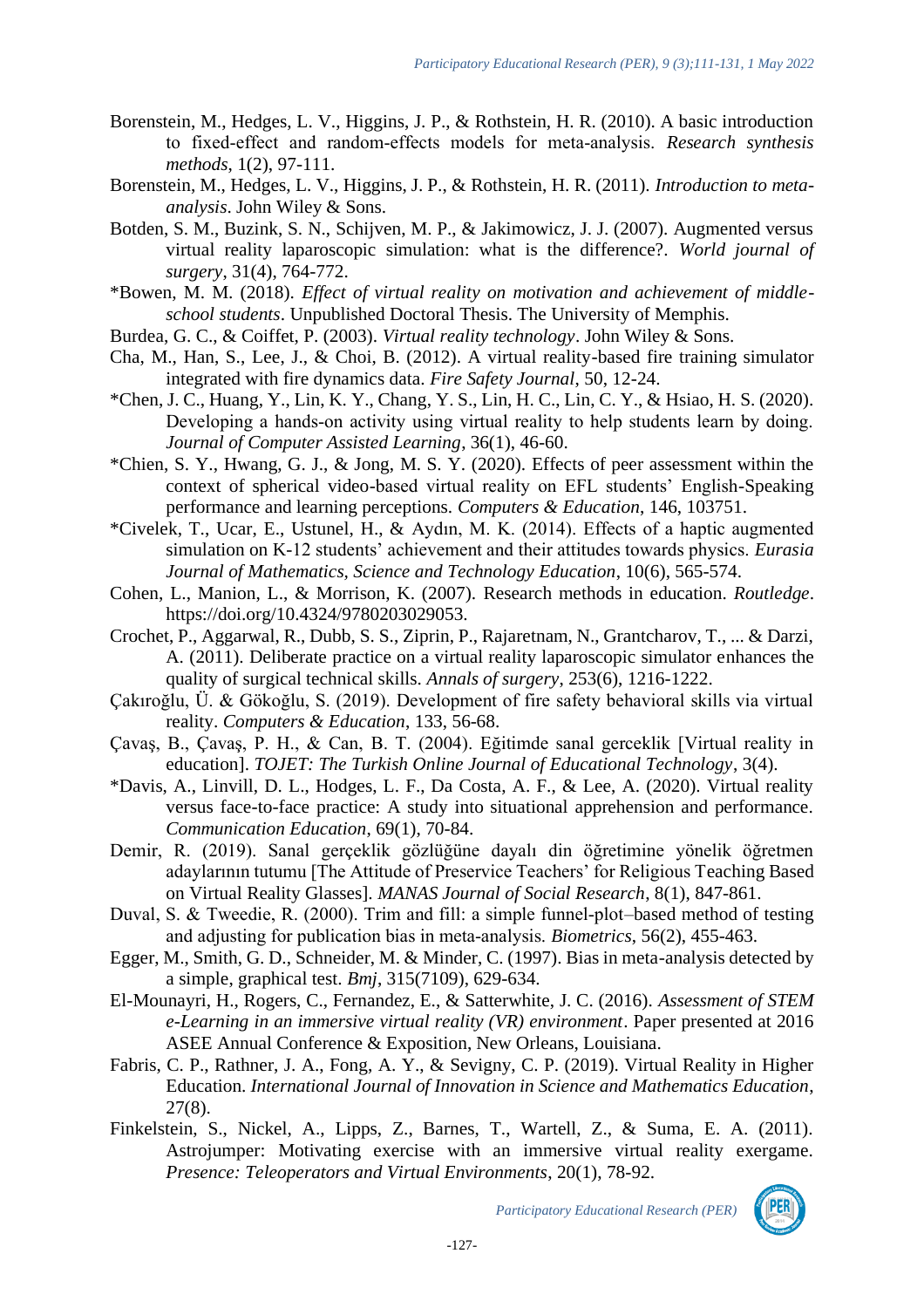- Freina, L., & Ott, M. (2015, April). *A literature review on immersive virtual reality in education: state of the art and perspectives*. In The international scientific conference elearning and software for education (Vol. 1, No. 133, pp. 10-1007).
- Fu, Y., & Li, Q. (2020, April). *Immersive Virtual Reality for Fire Safety Behavioural Skills Training via Gesture-based Technology*. In IOP Conference Series: Materials Science and Engineering (Vol. 825, No. 1, p. 012015). IOP Publishing.
- Guzzo, R. A., Jackson, S. E., & Katzell, R. A. (1987). Meta-analysis analysis. *Research in organizational behavior*, 9(1), 407-442.
- Helsel, S. (1992). Virtual reality and education. *Educational Technology*, 32(5), 38-42.
- Higgins, J. P. (2008). Commentary: Heterogeneity in meta-analysis should be expected and appropriately quantified. *International journal of epidemiology*, 37(5), 1158-1160.
- Higgins, J. P., Thompson, S. G., & Spiegel halter, D. J. (2009). A re-evaluation of randomeffects meta‐analysis. *Journal of the Royal Statistical Society: Series A* (Statistics in Society), 172(1), 137-159.
- Hilfert, T., & König, M. (2016). Low-cost virtual reality environment for engineering and construction. *Visualization in Engineering*, 4(1), 1-18.
- \*Huang, H. L., Hwang, G. J., & Chang, C. Y. (2020). Learning to be a writer: A spherical video‐based virtual reality approach to supporting descriptive article writing in high school Chinese courses. *British Journal of Educational Technology*, 51(4), 1386-1405.
- Huedo-Medina, T. B., Sánchez-Meca, J., Marín-Martínez, F., & Botella, J. (2006). Assessing heterogeneity in meta-analysis: Q statistic or I² index?. *Psychological methods*, 11(2), 193.
- \*Hwang, W. Y., & Hu, S. S. (2013). Analysis of peer learning behaviors using multiple representations in virtual reality and their impacts on geometry problem solving. *Computers & Education*, 62, 308-319.
- Jayaram, S., Connacher, H. I., & Lyons, K. W. (1997). Virtual assembly using virtual reality techniques. *Computer-aided design*, 29(8), 575-584.
- Kaleci, D., Tepe, T. ve Tüzün, H. (2017). Üç Boyutlu Sanal Gerçeklik Ortamlarindaki Deneyimlere Ilişkin Kullanici Görüşleri [User Views on Experiences in Three Dimensional Virtual Reality Environments]. *Turkey Social Studies Journal,* 21(3), 669- 689.
- \*Kalkan, N. (2020). *Temel Teknik Beceri Öğretiminde Sanal Gerçeklik Teknolojisinin Etkililiğinin İncelenmesi: Masa Tenisi Örneği [Investigation of the Effectiveness of Virtual Reality Technology in Basic Technical Skills Teaching: Table Tennis Example]*. Unpublished Dotoral Thesis. Manisa Celal Bayar University. Health Sciences Institute. Manisa.
- Karaoğlan Yılmaz, F. G. ve Yılmaz, R. (2019). *Sanal gerçeklik uygulamalarının eğitimde kullanımına ilişkin öğretmen adaylarının görüşlerinin incelenmesi [Examining the opinions of pre-service teachers on the use of virtual reality environmentss in education].* III. International Congress on Science and Education. Afyonkarahisar.
- Kayabaşı, Y. (2002). Sanal Gerçeklik ve Eğitim Amaçlı Kullanılması [Use for Virtual Reality and Educational Purposes]. *Turkish Online*, 151.
- Kim, K., Kim, C. H., Cha, K. R., Park, J., Han, K., Kim, Y. K., ... & Kim, S. I. (2008). Anxiety provocation and measurement using virtual reality in patients with obsessivecompulsive disorder. *Cyber Psychology & Behavior*, 11(6), 637-641.
- \*Kim, P. (2006) Effects of 3D virtual reality of plate tectonics on fifth grade students' achievement and attitude toward science, *Interactive Learning Environments*, 14:1, 25- 34, DOI: 10.1080/10494820600697687
- Kim, M. H. (2021). Effects of Collaborative Learning in a Virtual Environment on Students' Academic Achievement and Satisfaction. *Journal of Digital Convergence*, 19(4), 1-8.

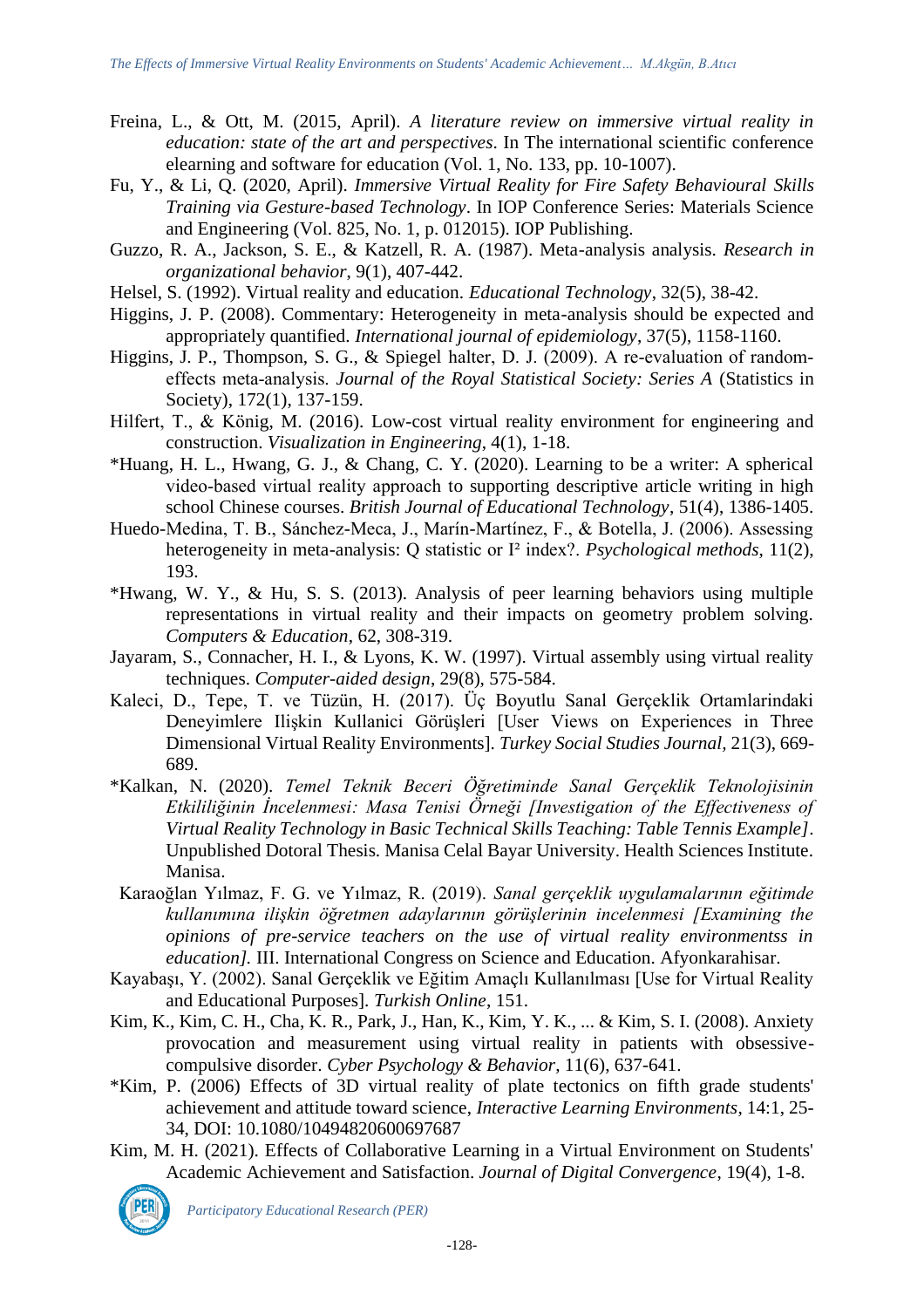- \*Koçbuğ, R. (2018). *The Effectiveness of Virtual Reality on Vocabulary Learning and Retention*. (Unpublishes Master Thesis). İstanbul University. Institute of Education Sciences.
- Kulinskaya, E., Dollinger, M. B., & Bjørkestøl, K. (2011). Testing for homogeneity in meta‐ analysis I. The one‐parameter case: standardized mean difference. *Biometrics*, 67(1), 203-212.
- Kurbanoğlu, S. (1996). Sanal gerçeklik: Gerçek mi, değil mi? [Virtual reality: Real or not]. *Turkish Librarianship.*10(1), 21-31
- La Paglia, F., La Cascia, C., Cipresso, P., Rizzo, R., Francomano, A., Riva, G., & La Barbera, D. (2014, May). *Psychometric assessment using classic neuropsychological and virtual reality based test: A study in obsessive-compulsive disorder (OCD) and schizophrenic patients*. In International Symposium on Pervasive Computing Paradigms for Mental Health (pp. 23-32). Springer, Cham.
- \*Leder, J., Horlitz, T., Puschmann, P., Wittstock, V., & Schütz, A. (2019). Comparing immersive virtual reality and powerpoint as methods for delivering safety training: Impacts on risk perception, learning, and decision making. *Safety science*, 111, 271- 286.
- \*Legault, J., Zhao, J., Chi, Y. A., Chen, W., Klippel, A., & Li, P. (2019). Immersive virtual reality as an effective tool for second language vocabulary learning. *Languages*, 4(1), 13.
- Lin, L., & Chu, H. (2018). Quantifying publication bias in meta‐analysis. *Biometrics*, 74(3), 785-794.
- \*Liou, H.-H., Yang, S. J. H., Chen, S. Y., & Tarng, W. (2017). The Influences of the 2D Image-Based Augmented Reality and Virtual Reality on Student Learning. *Educational Technology & Society*, 20 (3), 110–121.
- \*Liu, R., Wang, L., Lei, J., Wang, Q., & Ren, Y. (2020). Effects of an immersive virtual reality‐ based classroom on students' learning performance in science lessons. *British Journal of Educational Technology*, 51(6), 2034-2049.
- Lucas, S. M., Zeltser, I. S., Bensalah, K., Tuncel, A., Jenkins, A., Pearle, M. S., & Cadeddu, J. A. (2008). Training on a virtual reality laparoscopic simulator improves performance of an unfamiliar live laparoscopic procedure. *The Journal of urology*, 180(6), 2588-2591.
- \*Lund, Brady D. and Wang, Ting (2019) "*Effect of Virtual Reality on Learning Motivation and Academic Performance: What Value May VR Have for Library Instruction*?," Kansas Library Association College and University Libraries Section Proceedings: Vol. 9: No. 1. https://doi.org/10.4148/2160-942X.1073
- Macaskill, P., Walter, S. D., & Irwig, L. (2001). A comparison of methods to detect publication bias in meta‐analysis. *Statistics in medicine*, 20(4), 641-654.
- \*Makransky, G., Terkildsen, T. S., & Mayer, R. E. (2019). Adding immersive virtual reality to a science lab simulation causes more presence but less learning. *Learning and Instruction*, 60, 225-236.
- Manseur, R. (2005, October). *Virtual reality in science and engineering education*. In Proceedings Frontiers in Education 35th Annual Conference (pp. F2E-8). IEEE.
- McLellan, H. (1996). *Virtual realities. Handbook of Research for Educational Communications and Technology* (pp. 457-487). Boston: Kluwer-Nijhoff Publishing.
- Merchant, Z., Goetz, E. T., Cifuentes, L., Keeney-Kennicutt, W., & Davis, T. J. (2014). Effectiveness of virtual reality-based instruction on students' learning outcomes in K-12 and higher education: A meta-analysis. *Computers & Education*, 70, 29–40.
- \*Merchant, Z., Goetz, E. T., Keeney‐Kennicutt, W., Cifuentes, L., Kwok, O. M., & Davis, T. J. (2013). Exploring 3‐D virtual reality technology for spatial ability and chemistry achievement. *Journal of Computer Assisted Learning*, 29(6), 579-590.

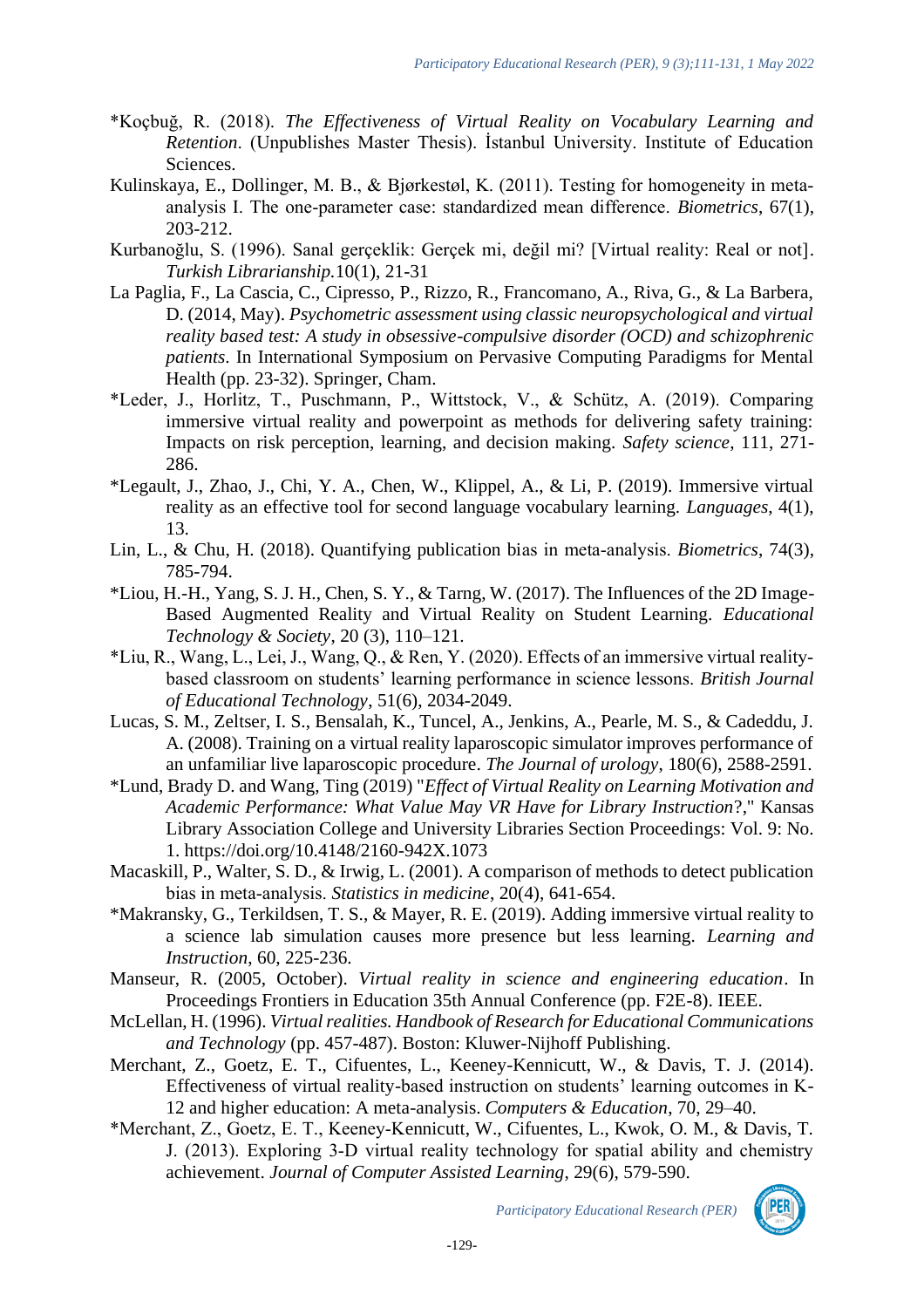- Miles, M. B., & Huberman, A. M. (1994). *Qualitative data analysis: An expanded sourcebook* (2nd ed.). Thousand Oaks: Sage Publications.
- North, M. M., & North, S. M. (2016). A Comparative Study of Sense of Presence of Traditional Virtual Reality and Immersive Environments. *Australasian Journal of Information Systems*, 20. https://doi.org/10.3127/ajis.v20i0.1168
- Pan, Z., Cheok, A. D., Yang, H., Zhu, J., & Shi, J. (2006). Virtual reality and mixed reality for virtual learning environments. *Computers & graphics*, 30(1), 20-28.
- Pantelidis, V. S. (2010). Reasons to use virtual reality in education and training courses and a model to determine when to use virtual reality. *Themes in Science and Technology Education*, 2(1-2), 59-70.
- Patton, M.Q (2018). *Nitel Araştırma ve Değerlendirme Yöntemleri [Qualitative Research and Evaluation Methods]* (Çev. Ed.: Mesut BÜTÜN and Selçuk Beşir DEMİR). Pegem Akademi: Ankara
- Petitti, D. B. (2001). Approaches to heterogeneity in meta‐analysis. *Statistics in medicine*, 20(23), 3625-3633.
- Rosenthal, R., & Di Matteo, M. R. (2002). *Meta‐analysis. Stevens' handbook of experimental psychology*.
- Sakdavong, J. C., Burgues, M., & Huet, N. (2019, May). *Virtual Reality in Self-regulated Learning: Example in Art Domain*. In CSEDU (2) (pp. 79-87).
- Sanchez-Vives, M. V., & Slater, M. (2005). From presence to consciousness through virtual reality. *Nature Reviews Neuroscience*, 6(4), 332-339.
- \*Sarıoglu, S. & Girgin, S. (2020). The Effect of Using Virtual Reality in 6th Grade Science Course the Cell Topic on Students' Academic Achievements and Attitudes Towards the Course. *Journal of Turkish Science Education*, 17 (1), 109-125.
- Schwind, V., Knierim, P., Haas, N., & Henze, N. (2019, May). *Using presence questionnaires in virtual reality*. In Proceedings of the 2019 CHI conference on human factors in computing systems (pp. 1-12).
- \*Selzer, M. N., Gazcon, N. F., & Larrea, M. L. (2019). Effects of virtual presence and learning outcome using low-end virtual reality systems. *Displays*, 59, 9-15.
- \*Shi, A., Wang, Y., & Ding, N. (2019). The effect of game–based immersive virtual reality learning environment on learning outcomes: designing an intrinsic integrated educational game for pre–class learning. *Interactive Learning Environments*, 1-14.
- Slater, M., & Sanchez-Vives, M. V. (2016). Enhancing our lives with immersive virtual reality. *Frontiers in Robotics and AI*, 3, 74.
- \*Smith, S. J., Farra, S. L., Ulrich, D. L., Hodgson, E., Nicely, S., & Mickle, A. (2018). Effectiveness of two varying levels of virtual reality simulation. *Nursing education perspectives*, 39(6), E10-E15.
- Soeken, K. L., & Sripusanapan, A. (2003). Assessing publication bias in meta-analysis. Nursing research, 52(1), 57-60.
- Sterne, J. A., Becker, B. J., & Egger, M. (2005). *The funnel plot. Publication bias in metaanalysis: Prevention, assessment and adjustments*, 75-98.
- Sutton, A. J., Song, F., Gilbody, S. M., & Abrams, K. R. (2000). Modelling publication bias in meta-analysis: a review. *Statistical methods in medical research*, 9(5), 421-445.
- \*Tai, T. Y., Chen, H. H. J., & Todd, G. (2020). The impact of a virtual reality app on adolescent EFL learners' vocabulary learning. *Computer Assisted Language Learning*, 1-26.
- \*Tepe, T. (2019). *Başa Takılan Görüntüleyiciler İçin Geliştirilmiş Sanal Gerçeklik Ortamlarının Öğrenme ve Buradalık Algısı Üzerine Etkilerinin İncelenmesi [Investigating The Effects of Virtual Reality Environments Developed for Head-Mounted Display on Learning and Presence]*. (Unpublished Doctoral Thesis). Hacettepe University. Institute of Education Sciences. Ankara